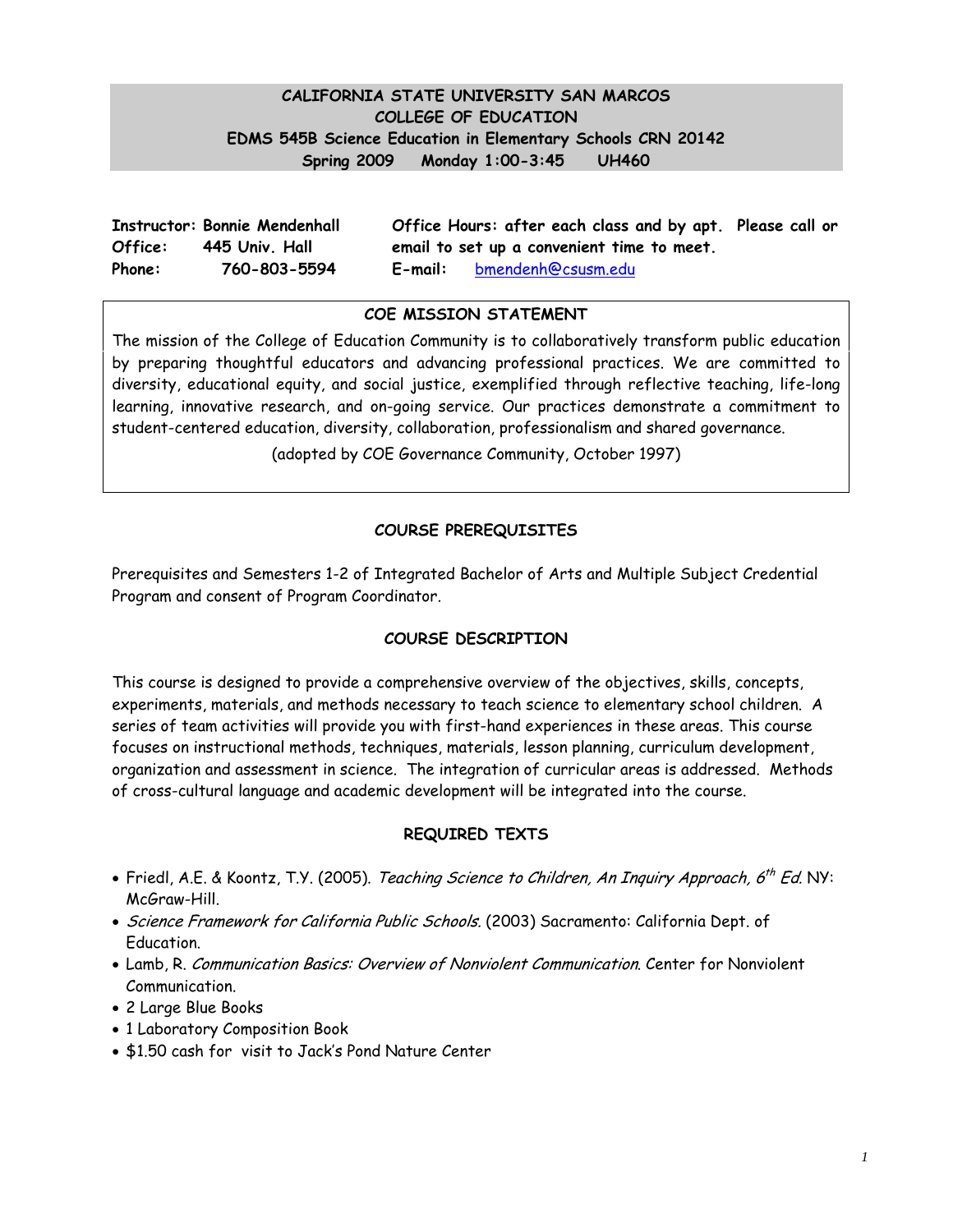### **COURSE OBJECTIVES**

- 1. Demonstrate proficiency with inquiry skills of observing, measuring, inferring, classifying, predicting, verifying predictions, hypothesizing, isolating variables, interpreting data, and experimenting.
- technology, ancillary materials) appropriate for elementary school children. 2. Identify exemplary materials (curriculum kits, science programs, textbooks, equipment,
- 3. Demonstrate knowledge and understanding of the California Science Framework, the California Science Content Standards, and the National Science Education Standards.
- 4. Demonstrate an understanding of the physical, earth and life science concepts included in the K-8 California Science Content Standards, and how to design lessons to teach the concepts.
- 5. Use of the Learning Cycle model of instruction to teach science in a contemporary manner.
- 6 Use of technology in elementary science teaching.
- 7. Demonstrate confidence in leading and performing investigations designed to teach science concepts, science process skills, and scientific attitudes.
- 8. Use of authentic methods of assessment to evaluate learning of science concepts and processes.
- 9. Design of an elementary science teaching mini-unit.
- 10. Practice strategies to include all students in science (linguistically and culturally diverse, students with disabilities and other students with special needs).

# **COURSE TOPICS**

Constructivism & The Learning Cycle Model of Teaching

Concept Mapping

Learning Objectives & Science Concept Definitions

Developing Essential Questions

California Science Content Standards and the California Science Framework

Teaching English Language Learners in Science

Infusing Writing Activities in Science Lessons

Science Curriculum Kits and State Approved Texts

Science Process Skills and Scientific Attitudes

Current Issues in Science Education

Infusing Technology into Science Teaching

Authentic Assessments in Science

Science Projects, Student Research, Science Fairs

Safety in the Science Class

Inclusion and Teaching Science to Students with Special Needs

Benchmarks and the National Science Education Standards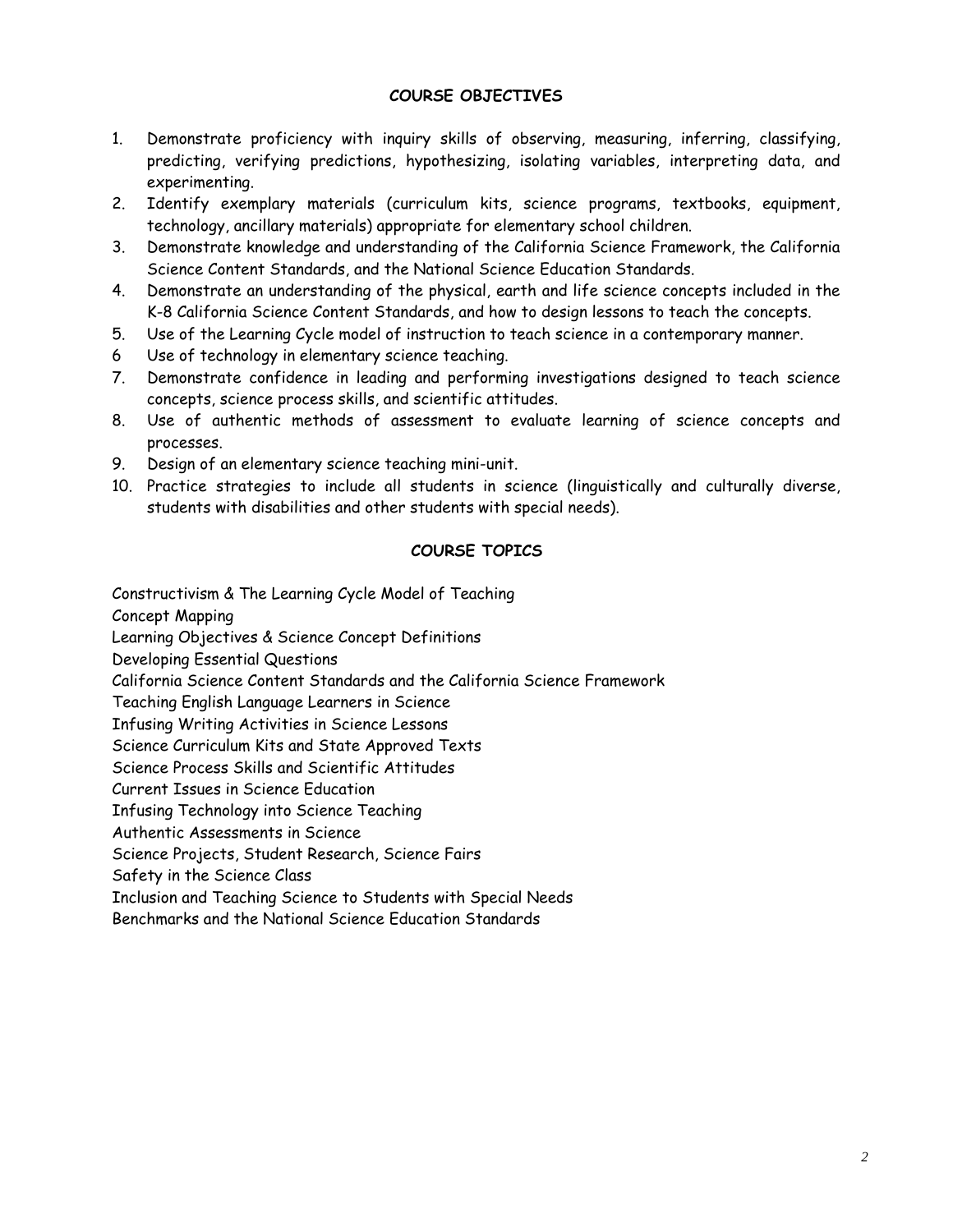#### **STUDENT LEARNING OUTCOMES**

### **Teacher Performance Expectation (TPE) Competencies**

## **Standards of Quality and Effectiveness for Professional Teacher Preparation Programs California Commission on Teacher Credentialing**

The course objectives, assignments, and assessments have been aligned with the CTC standards for the Multiple Subject Credential. This course is designed to help those seeking a California teaching credential to develop the skills, knowledge and attitudes necessary to assist schools and districts in implementing effective programs for all students. The successful candidate will be able to merge theory and practice in order to realize a comprehensive and extensive educational program for all students.

### **California Teacher Performance Assessment (CalTPA)**

Beginning July 1, 2008 all California credential candidates must successfully complete a stateapproved system of teacher performance assessment (TPA), to be embedded in the credential program of preparation. At CSUSM this assessment system is called the CalTPA or the TPA for short.

To assist your successful completion of the TPA a series of informational seminars are offered over the course of the program. TPA related questions and logistical concerns are to be addressed during the seminars. Your attendance to TPA seminars will greatly contribute to your success on the assessment.

your credential program. Additionally, COE classes use common pedagogical language, lesson plans (lesson designs), and unit plans (unit designs) in order to support and ensure your success on the TPA and more importantly in

The CalTPA Candidate Handbook, TPA seminar schedule, and other TPA support materials can be found on the COE website provided at the website provided: http://www.csusm.edu/coe/CalTPA/ProgramMaterialsTPA.html

#### **INFUSED COMPETENCES**

#### **Authorization to Teach English Learners**

 Standards, August 02)) This credential program has been specifically designed to prepare teachers for the diversity of languages often encountered in California public school classrooms. The authorization to teach English learners is met through the infusion of content and experiences within the credential program, as well as additional coursework. Students successfully completing this program receive a credential with authorization to teach English learners. (approved by CCTC in SB 2042 Program

#### **Special Education**

Consistent with the intent to offer a seamless teaching credential in the College of Education, this course will demonstrate the collaborative infusion of special education competencies that reflect inclusive educational practices.

#### **Visual and Performing Arts**

This course encourages the infusion of the visual and performing arts in order to prepare our candidates with the skills to integrate the arts in their teaching. The Visual and Performing Arts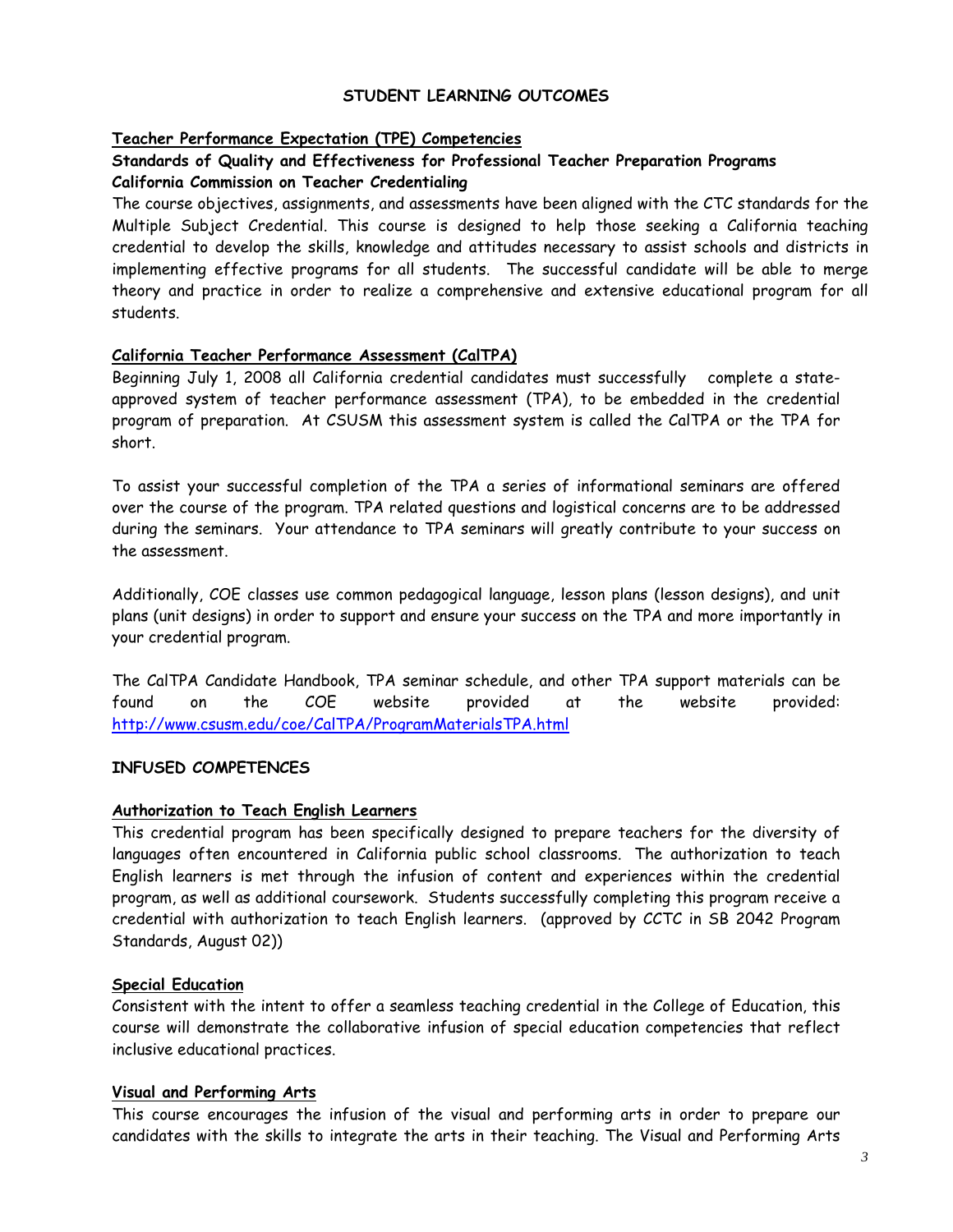Content Standards for California Public Schools (http://www.cde.ca.gov/cdepress/standardspdfs/visual-performing-arts.pdf) describe what every student should know and be able to do in the visual and performing arts, pre-kindergarten through grade 12 in five strands: artistic perception; creative expression; historical and cultural context; aesthetic valuing; and connections, relationships and applications.

#### **Technology**

 emphasizing their use in both teaching practice and student learning. This course infuses technology competences to prepare our candidates to use technologies,

### **COURSE POLICIES**

#### **Attendance Policy**

Due to the dynamic and interactive nature of courses in the College of Education, all students are expected to attend all classes and participate actively. Absences and late arrivals/early departures will affect the final grade. At a minimum, students must attend 80% of class time, or s/he may not receive a passing grade for the course at the discretion of the instructor. Individual instructors may adopt more stringent attendance requirements. Should the student have extenuating circumstances, s/he should contact the instructor as soon as possible.

For this class, **if you are absent 2 days, your highest possible grade is a B. If you are absent more than 2 days, your highest possible grade is a C**, which means that you will not pass the course. **Late arrivals and early departures** will lower your course grade. For every two times that you are late or leave early, your course grade will be lowered by one letter grade. If you have an emergency or extenuating circumstance, please see the instructor to make arrangements accordingly. Absences do not change assignment due dates. With a very few exceptions, late assignments will not be accepted.

#### **Technology**

Students are expected to demonstrate competency in the use of various forms of technology (i.e. word processing, electronic mail, WebCT6, use of the Internet, and/or multimedia presentations). Specific requirements for course assignments with regard to technology are at the discretion of the instructor. Keep a digital copy of all assignments for use in your teaching portfolio. You must use your WebCT email account for this class. The best way to contact me is by WebCT email.

#### **Computer Use During Class**

 checking email or other personal computer use should not occur during class time. This is common You are welcome to use a laptop computer in class **when working on class assignments**. However, professional practice and expresses courtesy to your fellow students and the instructor. Private computer and internet use during class will result in loss of Participation, collaboration and professionalism credit.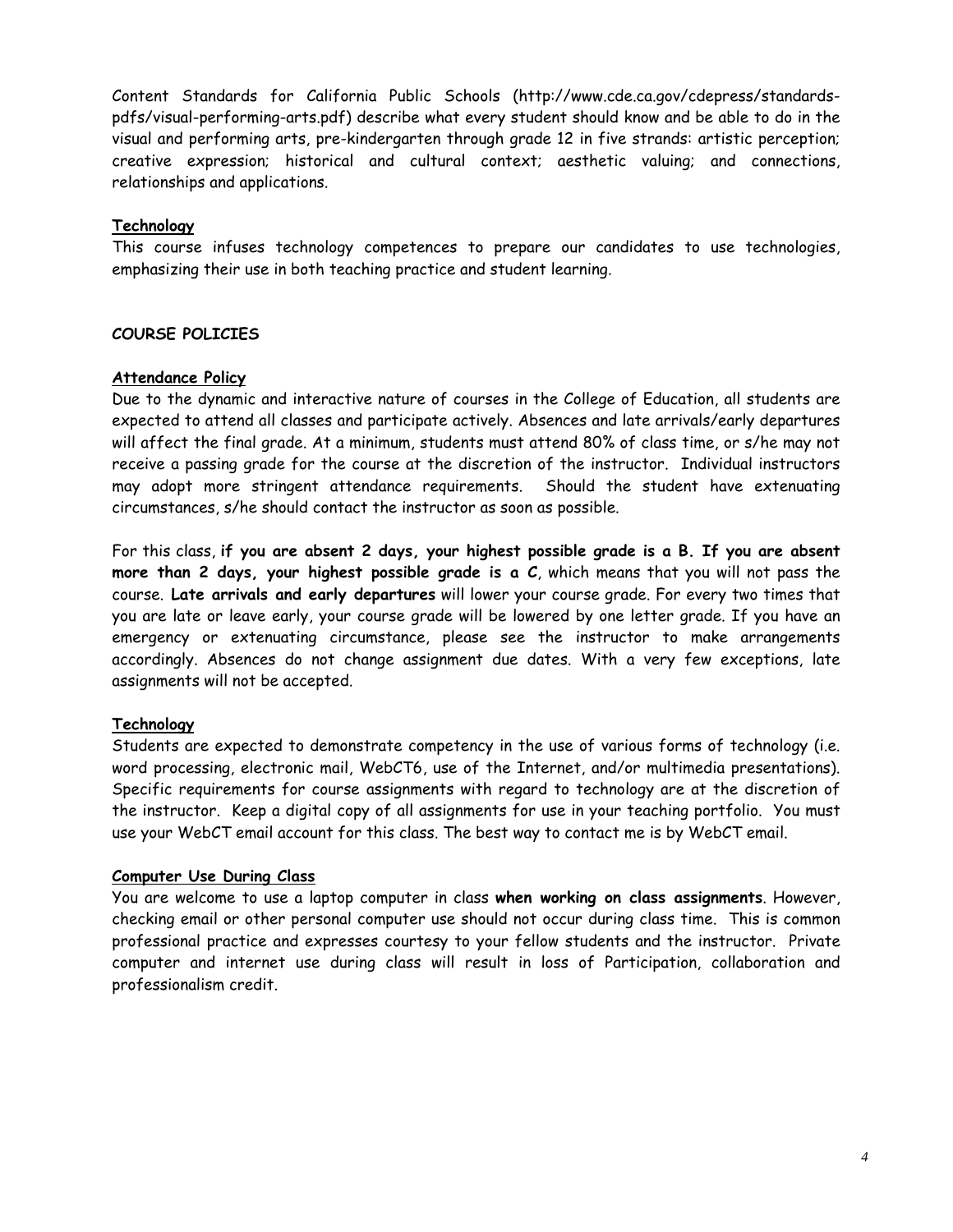## **Electronic Communication Protocol:**

 instructor, e-mail is often the easiest way to do so. It is my intention to respond to all received e-Electronic correspondence is a part of your professional interactions. If you need to contact the mails in a timely manner. Please be reminded that e-mail and on-line discussions are a very specific form of communication, with their own nuances and etiquette. For instance, electronic messages sent in all upper case (or lower case) letters, major typos, or slang, often communicate more than the sender originally intended. With that said, please be mindful of all e-mail and on-line discussion messages you send to your colleagues, to faculty members in the College of Education, or to persons within the greater educational community. All electronic messages should be crafted with professionalism and care.

Things to consider:

- Would I say in person what this electronic message specifically says?
- How could this message be misconstrued?
- Does this message represent my highest self?
- Am I sending this electronic message to avoid a face-to-face conversation?

In addition, if there is ever a concern with an electronic message sent to you, please talk with the author in person in order to correct any confusion.

#### **CSUSM Academic Honesty Policy**

 have appropriate references to the original sources. Any quoted material should give credit to the Students will be expected to adhere to standards of academic honesty and integrity, as outlined in the Student Academic Honesty Policy in the CSUSM University Catalog. All written work and oral assignments must be original work. All ideas/materials that are borrowed from other sources must source and be punctuated with quotation marks.

Students are responsible for honest completion of their work including examinations. There will be no tolerance for infractions. If you believe there has been an infraction by someone in the class, please bring it to the instructor's attention. The instructor reserves the right to discipline any student for academic dishonesty in accordance with the general rules and regulations of the university. Disciplinary action may include the lowering of grades and/or the assignment of a failing grade for an exam, assignment, or the class as a whole. Incidents of Academic Dishonesty will be reported to the Dean of Students. Sanctions at the University level may include suspension or expulsion from the University.

#### **Plagiarism**

As an educator, it is expected that each student will do his/her own work, and contribute equally to group projects and processes. Plagiarism or cheating is unacceptable under any circumstances. If you are in doubt about whether your work is paraphrased or plagiarized, see the Plagiarism Prevention for Students website http://library.csusm.edu/plagiarism/index.html. If there are questions about academic honesty, please consult the University catalog.

#### **All University Writing Requirement**

In keeping with the All-University Writing Requirement, all 3-unit courses must have a writing component of at least 2,500 words (approximately 10 pages), which can be administered in a variety of ways. Writing requirements for this course will be met as described in the assignments.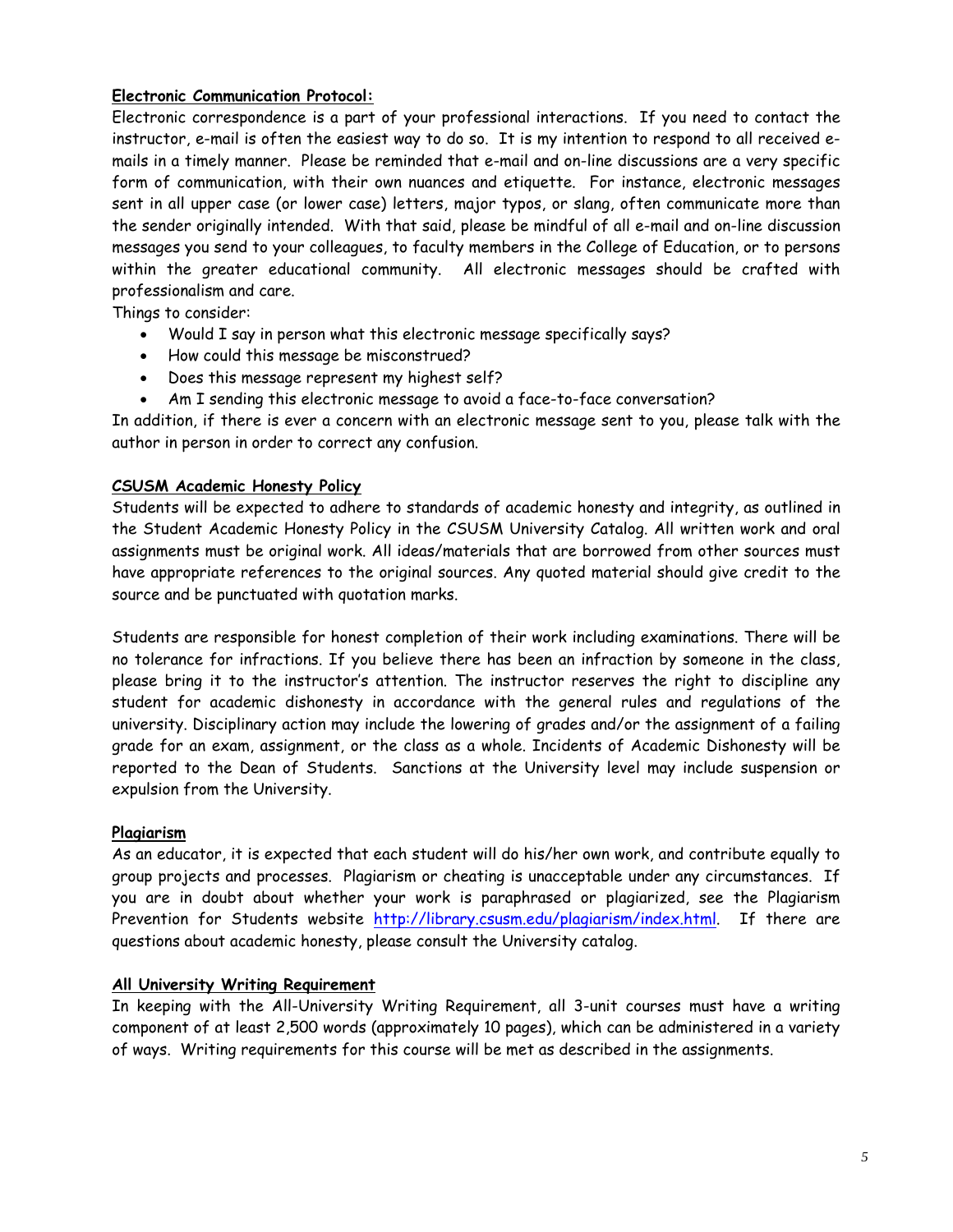#### **Person-First Language**

Use "person-first" language in all written and oral assignments and discussions (e.g., "student with autism" rather than "autistic student").

## **Students With Disabilities Requiring Reasonable Accommodations**

 to ensure confidentiality, in a more private setting. Students must be approved for services by providing appropriate and recent documentation to the Office of Disabled Student Services (DSS). This office is located in Craven Hall 5205, and can be contacted by phone at (760) 750-4905, or TTY (760) 750-4909. Students authorized by DSS to receive reasonable accommodations should meet with their instructor during office hours or, in order

#### **GRADING STANDARDS**

| $A = 93-100$   | $B = 83 - 86$   | $C = 73-76$ |
|----------------|-----------------|-------------|
| $A - 590 - 92$ | $B - 80 - 82$   | $C-70-72$   |
| $B+ = 87-89$   | $C_{+}$ = 77-79 | $F = 0.69$  |

- A 90-100%: Outstanding work on assignment, excellent syntheses of information and experiences, great insight and application, and excellent writing.
- B 80-89%: Completion of assignment in good form with good syntheses and application of information and experiences; writing is good.
- $\mathcal{C}$ 70-79%: Completion of assignment, adequate effort, adequate synthesis of information, and application of information and experiences, writing is adequate.
- D 60-69%: Incomplete assignment, inadequate effort and synthesis of information, writing is less than adequate.

It is expected that students will proofread and edit all their assignments prior to submission. Students will ensure that the text is error-free (grammar, spelling), and ideas are logically and concisely presented. The assignment's grade will be negatively affected as a result of this oversight. Each assignment will be graded approximately 80% on content and context (detail, logic, synthesis of information, depth of analysis, etc.), and 20% on mechanics. All reference/resource citations should use appropriate citation form. Please consult with the American Psychological Association (APA) format in the APA Manual, 5<sup>th</sup> edition for citation guidance.

You must maintain a B average (3.0 GPA) in your teacher education courses to receive a teaching credential from the State of California. Courses are not accepted if final course grades are below a C+.

 Keep digital copies of all assignments for your Credential Program Electronic Portfolio. You will not be assigned a course grade unless all the assignments are turned in.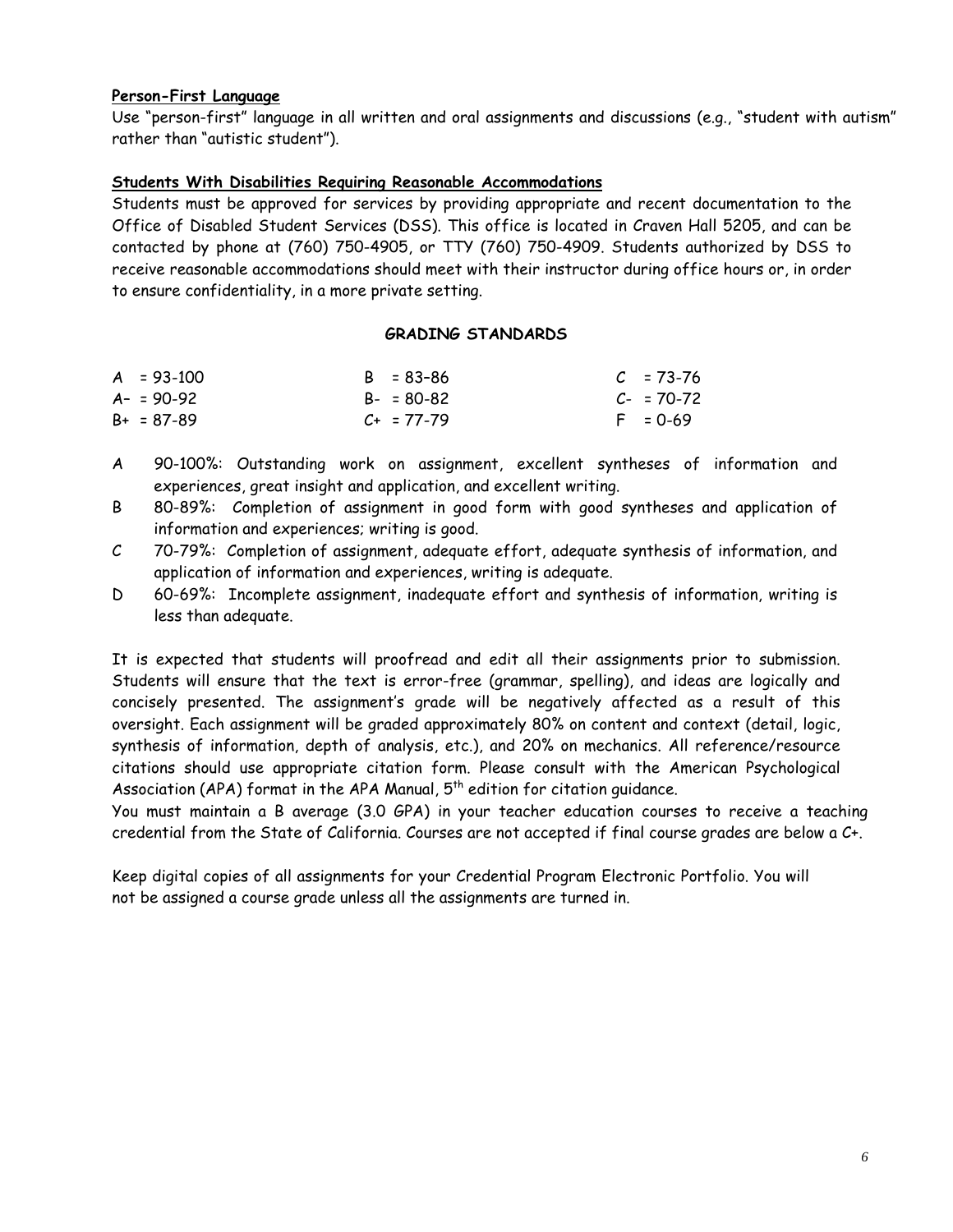#### **COMPASSIONATE COMMUNICATION**

We will be including a study of Rachel Lamb's booklet Communication Basics: An Overview of Nonviolent Communication. This booklet is published by the Center for Nonviolent Communication.

In Nonviolent Communication (also called Compassionate Communication), Marshall Rosenberg presents his approach to communication that centers on compassionate connection. Marshall encourages all individuals, and especially educators, to motivate "by a reverence for life." Rosenberg's Compassionate Communication process offers educators the tools to create exceptional learning environments.

Compassionate Communication (also called Nonviolent Communication) will help you:

- Maximize the individual potential of all students
- Improve trust and connection in your classroom community
- Strengthen student interest, retention and connection to their work
- Find cooperation without using demands
- Improve classroom teamwork, efficiency and results

Marshall B. Rosenberg, Ph.D. is the internationally acclaimed author of Nonviolent Communication: A Language of Life, and Speak Peace in a World of Conflict. He is the founder and educational director of the Center for Nonviolent Communication (CNVC). He travels throughout the world promoting peace by teaching these remarkably effective communication and conflict resolution skills. See www.cnvc.org resources for additional books and resources on how to use compassionate communication in teaching.

#### **COOPERATIVE LEARNING ROLES FOR SCIENCE GROUP MEMBERS**

For Group activities in class and Group Assignments the following roles will be used. Additional roles or tasks may be added based on the needs of the assignment or activity.

- Materials Manager
- Reporter
- Recorder
- Timekeeper/Taskmaster
- Lead Investigator

Heterogeneous groups are best. The Instructor selects how the group is formed and assigns

the group members. Roles are rotated.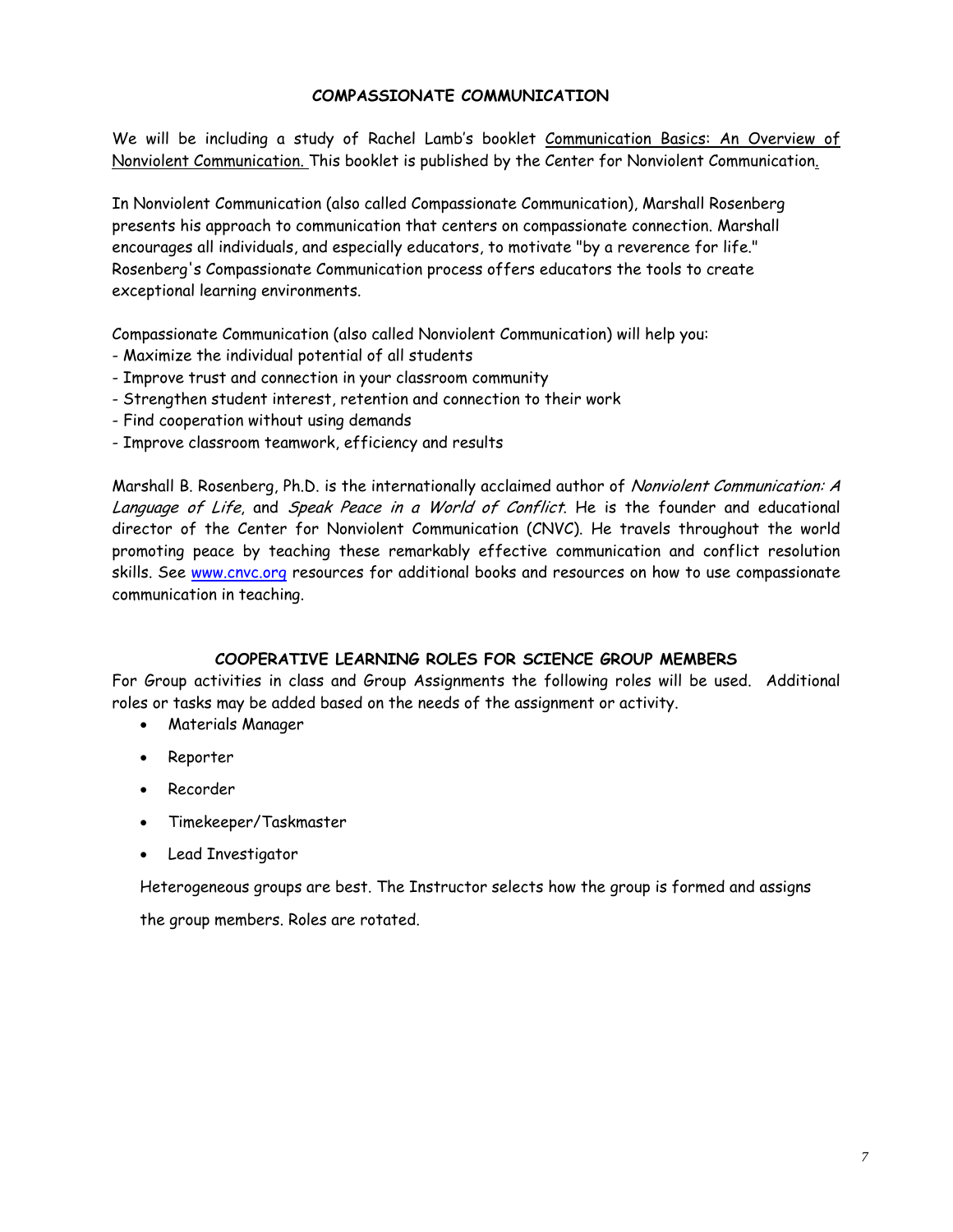### **ASSIGNMENTS**

Each written assignment is expected to have a clear organizational presentation and be free of grammar, punctuation and spelling errors. There will be a reduction in points for the above mentioned errors. Late assignments are not accepted. Prepare carefully for class, and be ready to discuss readings and assignments thoughtfully.

| 1. Active Participation and Collaboration (all or nothing credit given) | 5%     |
|-------------------------------------------------------------------------|--------|
| 2. Reading Journal (Concept Maps and Big Ideas Papers)                  | 15%    |
| 3. California Science Framework and Standards Activity                  | $10\%$ |
| 4. Leadership of Hands-on Science Lesson Activities                     | 20%    |
| 5. Learning Cycle Lesson Drawings                                       | 5%     |
| 6. Learning Cycle Lesson Explanations                                   | 5%     |
| 7. Science Exploratorium Lesson Plan/Presentation                       | $10\%$ |
| 8. Science Unit and Presentation                                        | 20%    |
| 9. Course Reflection                                                    | 5%     |
| 10. Curriculum Presentation                                             | 5%     |

# **DESCRIPTIONS OF ASSIGNMENTS**

# **1. Active Participation, Collaboration and Professionalism - 5%**

## (All or nothing credit)

Teacher education is a professional preparation program and students will be expected to adhere to standards of dependability, professionalism, and academic honesty (refer to rubric attached to this syllabus).

Grading will include a component of "professional demeanor." Students will conduct themselves in ways that are generally expected of those who are entering the education profession, including the following:

- On-time arrival to all class sessions and attendance for the entire class period
- Advance preparation of readings and timely submission of assignments
- A positive attitude at all times
- Active participation in all class discussions and activities
- Respectful interactions with the instructor and other students in all settings
- Carefully considered, culturally aware approaches to solution-finding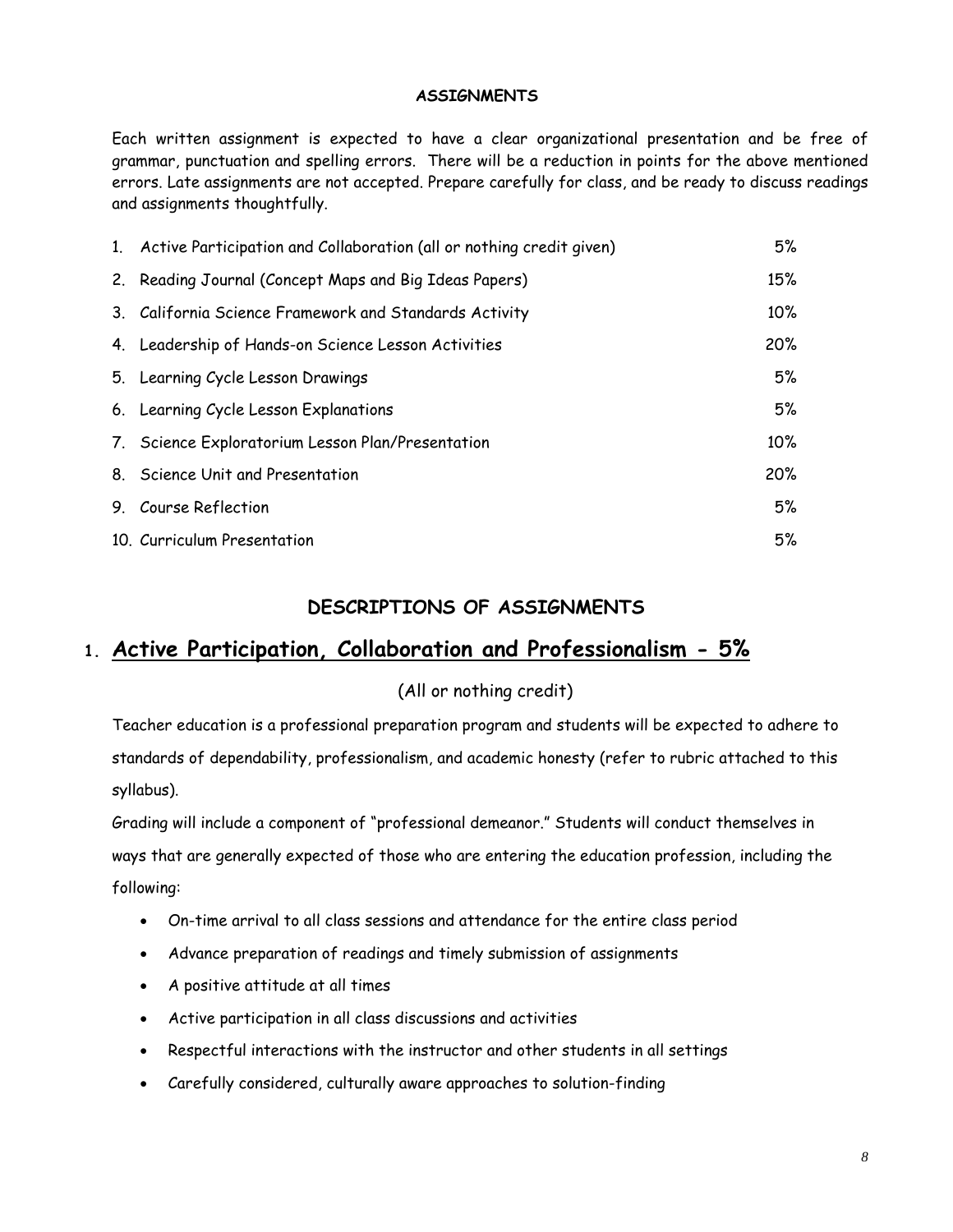# **Participation, Collaboration and Professionalism Rubric**

#### **Students are expected to actively participate, collaborate, and demonstrate professionalism at all times.**

|                        | <b>Excellent</b>               | Acceptable                       | Unacceptable             | Comments |
|------------------------|--------------------------------|----------------------------------|--------------------------|----------|
| Attitude               | Always displays a              | Sometimes displays a             | Seldom has a positive    |          |
| Do you show a          | positive attitude. May         | positive attitude. May           | attitude. Often is       |          |
| positive attitude      | offer constructive             | offer constructive               | critical. Does not offer |          |
| toward class, "the     | criticism and include          | criticism and include            | alternative solutions to |          |
| work" and learning?    | alternatives that show         | alternatives that show           | criticism.               |          |
|                        | initiative.                    | initiative.                      |                          |          |
| Participation          | Attends every class,           | Attends every class, on          | Is not always ready      |          |
|                        | always on time and well        | time and prepared, and           | when class time begins.  |          |
| Do you participate in  | prepared, and never            | never leaves early.              | Doesn't give full        |          |
| class discussions      | leaves early. Gives            | Gives most attention to          | attention in class;      |          |
| productively, sharing  | closest attention to           | class activities and             | sometimes talks when     |          |
| your knowledge and     | class activities &             | speakers.                        | others are speaking.     |          |
| understandings?        | speakers.                      |                                  |                          |          |
| Professionalism        | Consistently behaves,          | Most of the time,                | Seldom behaves, talks,   |          |
| Do you exhibit         | talks and works in a           | behaves, talks and               | and works in a           |          |
| professional           | professional manner,           | works in a professional          | professional manner,     |          |
| behavior at all        | regardless of                  | manner.                          | regardless of            |          |
| times?                 | task/topic.                    |                                  | task/topic.              |          |
| Collaboration          | Consistently listens to,       | Most of the time                 | Rarely listens to,       |          |
| Can you monitor and    | shares with, and               | listens to, shares with,         | shares with, and         |          |
| adjust your            | supports the efforts of        | and supports the                 | supports the efforts of  |          |
| participation to       | others. Tries to keep          | efforts of others, but           | others. Is not always a  |          |
| allow for others'      | people working well            | sometimes is not a good          | good team player.        |          |
| ideas to be heard?     | together.                      | team member.                     |                          |          |
| Are you supportive     |                                |                                  |                          |          |
| of others' ideas and   |                                |                                  |                          |          |
| work?                  |                                |                                  |                          |          |
| <b>Contributions</b>   | Consistently provides          | Most of the time                 | Rarely provides useful   |          |
| Do you contribute      | useful ideas; always           | provides useful ideas            | ideas; not always        |          |
| to whole class and     | stays focused on the           | and stays focused. A             | focused. Reluctant to    |          |
| group work? Do you     | task. Exhibits a lot of        | satisfactory group               | participate. Lets        |          |
| "do your share"?       | effort and valuable            | member who does what             | others take charge.      |          |
|                        | contributions.<br>Consistently | is required.<br>Most of the time | Rarely shows concern in  |          |
| Disposition toward     | demonstrates concern           | demonstrates concern             | learning to teach all    |          |
| teaching               | in learning to teach all       | in learning to teach all         | children. Rarely         |          |
| Do you exhibit a       | children. Always               | children. Often                  | demonstrates             |          |
| positive disposition   | demonstrates strong            | demonstrates                     | commitment toward        |          |
| towards teaching       | commitment toward              | commitment toward                | developing (a) an        |          |
| all students?          | developing (a) an              | developing (a) an                | understanding of         |          |
|                        | understanding of               | understanding of                 | children, (b) teaching   |          |
|                        | children, (b) teaching         | children, (b) teaching           | strategies, and (c)      |          |
|                        | strategies, and (c)            | strategies, and (c)              | knowledge of the         |          |
|                        | knowledge of the CA            | knowledge of the                 | CSTP's, TPE's, and CA    |          |
|                        | Standards for the              | CSTP's, TPE's, and CA            | Content Standards.       |          |
|                        | Teaching Profession,           | Content Standards.               |                          |          |
|                        | Teacher Performance            |                                  |                          |          |
|                        | Expectations, and CA           |                                  |                          |          |
|                        | Standards.                     |                                  |                          |          |
| Leadership             | Shows strength                 | Effectively participates         | Does not show            |          |
| Do you interact        | through leadership in          | and contributes, but             | leadership in any area   |          |
| productively with your | class activities; other        | rarely shows leadership          | of class.                |          |
| peers and show         | students respect you as        | qualities.                       |                          |          |
| leadership initiative? | a leader.                      |                                  |                          |          |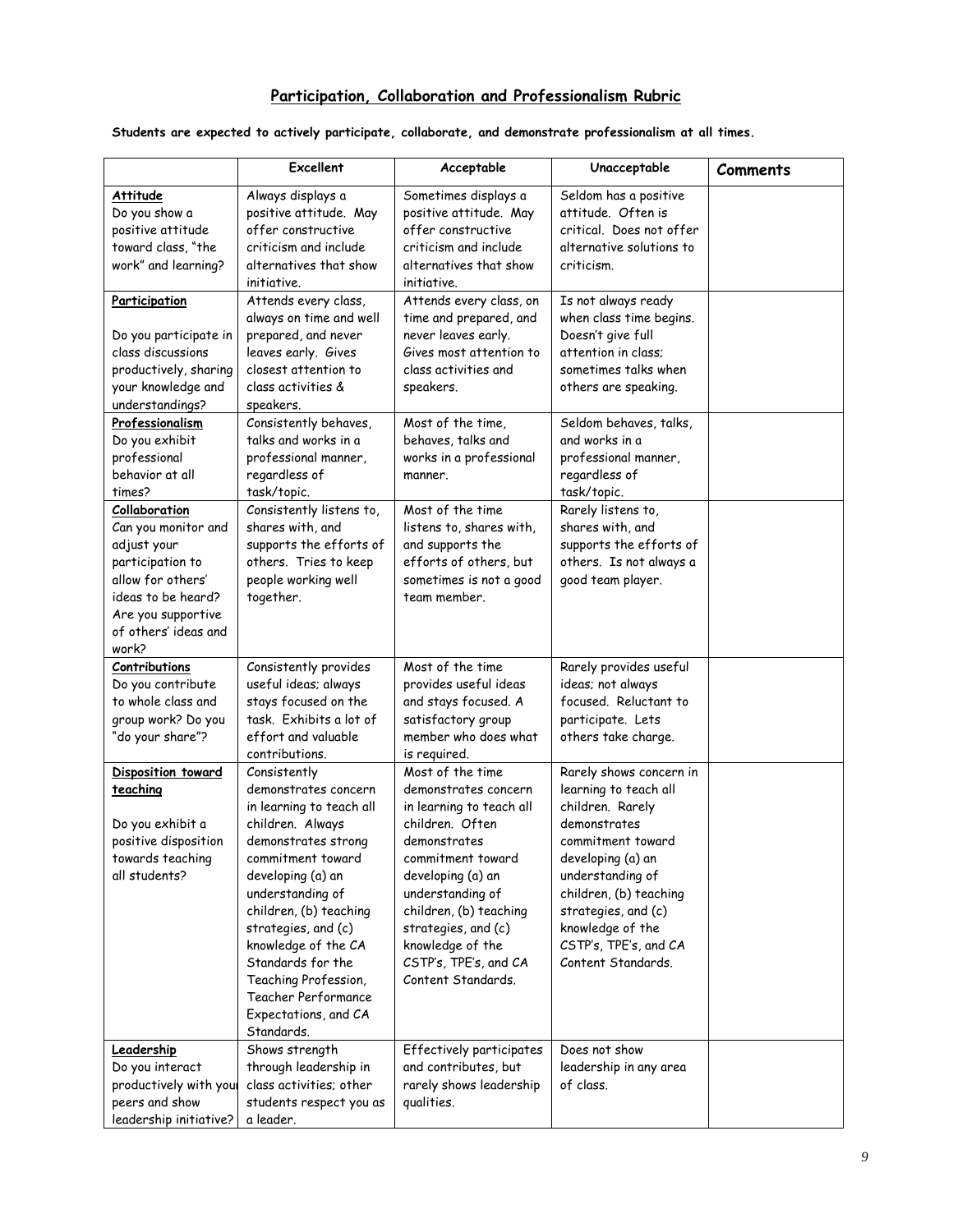# **2. Weekly Reading Journal Assignment (individual) - 15%**

The purpose of the journal entries is to help you carry the science content from short term into long term memory and understanding so that you can more easily teach science when you become a classroom teacher. The assigned readings provide an important foundation for your increasing understanding of how to effectively teach science. You will need two large Blue Books. Reading journals (blue books) will be collected each class session and will only receive full points if completed by the date indicated in the schedule. You must use Blue Books, although you may type and tape or glue in your entry. Spiral paper stuck in Blue Books will not be accepted.

You will alternate making entries between your <u>Large Blue Books</u> so that while I am grading one, you Each class session you will be required to complete journal entries for one chapter (your choice of which chapter from the assigned readings). The first journal entry, which will consist of a Big Ideas Paper for one of the chapter readings assigned for Class Session 2, is due by the start of class time. The Big Ideas Paper consists of explaining (a) the key science concepts and (b) 2 teaching applications for one of the chapters assigned for that week (from whichever chapter you choose).Then for the next week (Session 3), you will create a Concept Map (following procedures taught in class) for one of the assigned chapter readings for that week (your choice of which chapter from the assigned readings). For Class Session 4, you will repeat the process for a Big Ideas paper, and the following week you will repeat the process for the Concept Map. This cycle/schedule will continue for the rest of the semester. Every week you will turn in the Blue Book. are writing in the other.

The Concept Map should include the 15-25 major concepts discussed in one chapter. Do not include information from the investigations, only the science content. The Concept Map must follow the Concept Mapping procedures taught in class.

Each concept map has a possible total of 9 points.

- a. Most general, inclusive Concept at top………………………………………worth 1 point
- b. Map must show structured hierarchy……………………………………..….worth 2 points
- c. 15-25 concepts included………………………………………………..…..…worth 2 points
- d. 1-2 words (nouns) for Concepts……………………………..........................worth 2 points
- e. Verbs or prepositions for Linking Words between Concept....................worth 2 points
- f. NOT mind-mapping or mind-webbing
- • The Big Ideas paper should **explain 15-25 key science concepts** (not the investigations) from **one** chapter reading. Be sure to write in complete sentences, not outlines, though the sentences may be bulleted. Your Big Ideas paper is **not** a reflection of your thoughts; it is a summary of the science content.

Each Big Ideas paper is worth a total of 9 points.

- a. Complete sentences…………………………………………………………….worth 3 points
- b. 15-25 Major science concepts included……………………………..…………worth 3 points
- c. Two teaching applications -examples of how you would teach concepts....worth 3 points

For both Big Ideas Papers and Concept Maps, **(a) indicate on each page of your Large Blue Book the title of the Chapter you are outlining, (b) write your name and date at the top of each page and (c) number each page.**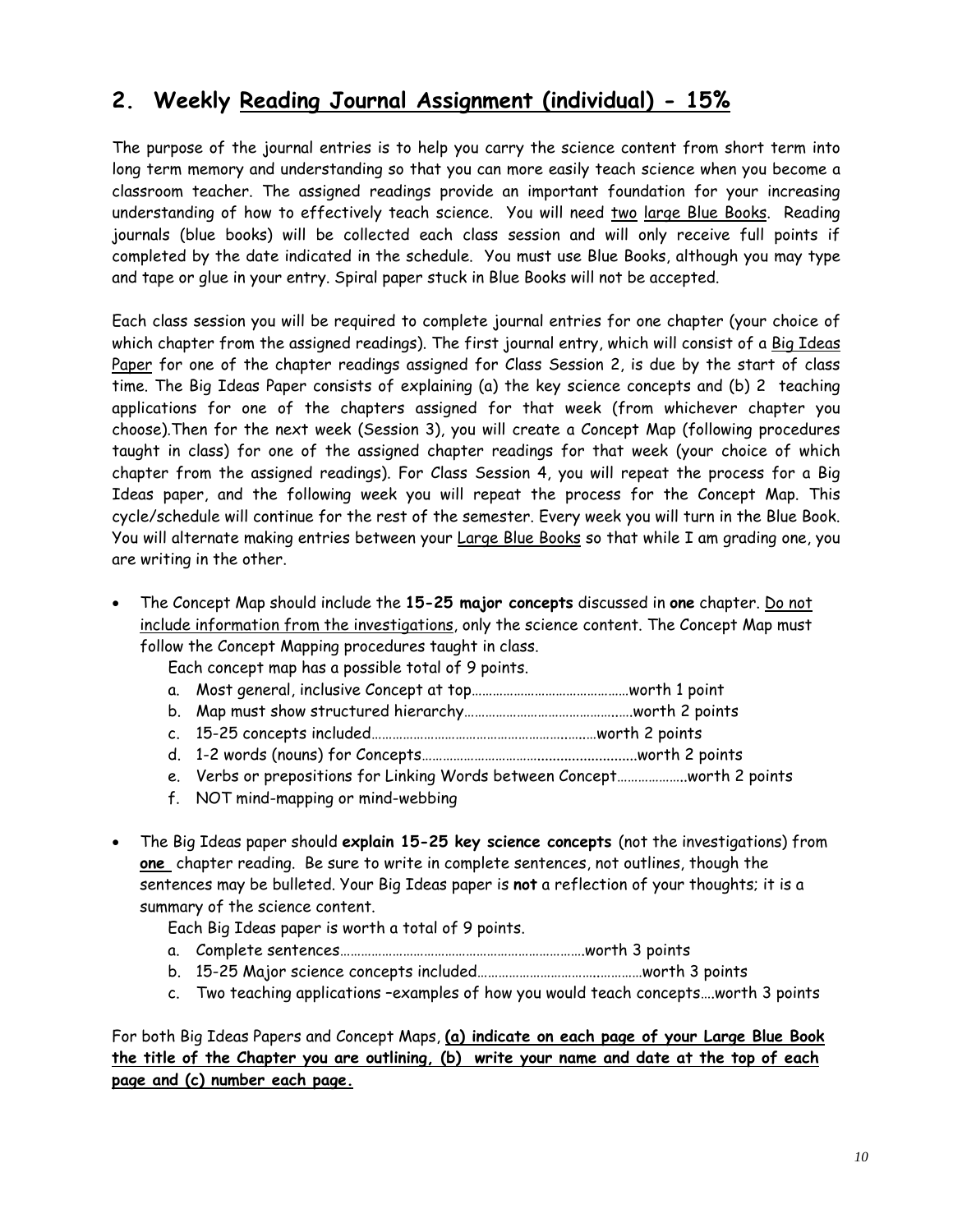# **3. California Science Framework and Standards Activity** - **10%**

Purpose of the assignment: To read a portion of the California Science Framework and the Standards for a particular grade. You will write your individual response to the readings. Then you will work with your partner to prepare and do a presentation to the class. It is essential that you do the reading and the write-ups BEFORE you meet with your partner.

## **3a. Framework summary response: (Individual assignment to do after class ) – 3%**

- Read the first part of the California Science Framework, up to page 22. This includes Board Policy, the Introduction and Chapters One and Two.
- Think about the reading holistically.
- • Type about a page, in your own words, that answers these questions: What were the most important ideas addressed in the reading? How does science teaching differ from instruction in other subjects? What are the most important elements of a strong science instructional program?

Come to class prepared to discuss the questions and turn in your answers.

### **3b. Grade level Science standard response: (Groups of 2, in-class assignment) – 3%**

- • Using the standard for your chosen grade, each one of you will pick a line item from physical science, life science, or earth science (All 3 will be represented within each group of 3 students). For each one, come up with a brief description of an activity that children in that grade can do that also addresses one of the Investigation and Experimentation standards for the grade.
- • You should end up with three sections, each of which includes a content line (physical, life, or earth science), an Investigation and Experimentation line, and a one or two sentence description of an activity that combines the two. The whole thing should be about a page. Write your name on yours and turn in with your partners'.
- • See example next page.

## **3c. Team preparation and presentation – (, In-class assignment)** – 4%

Get together with your partners. Look at the activities that you each wrote up for Assignment 2b.

- life science and in investigation and experimentation for that grade. A. Creat a brief overview of the Science Standards for your grade. Don't try to give us every single line of the standard. Summarize the grade level standards in such a way that we see an overview of what students are supposed to learn in physical, earth, and
- B. Write a simple lesson plan for the activity (with objectives, assessment, and a brief description of the activity}. Put it on chart paper or PowerPoint so it can be easily presented to the class. Make sure you quote the line from the standard on which your lesson plan is based.
- • Your group will have 5 minutes to present your lesson plan and standards summary. Be prepared to explain why your lesson plan represents really good science for students at this grade level.
- • Your grade for this assignment will be based on the content and quality of your presentation, and on the level of collaboration with your partners.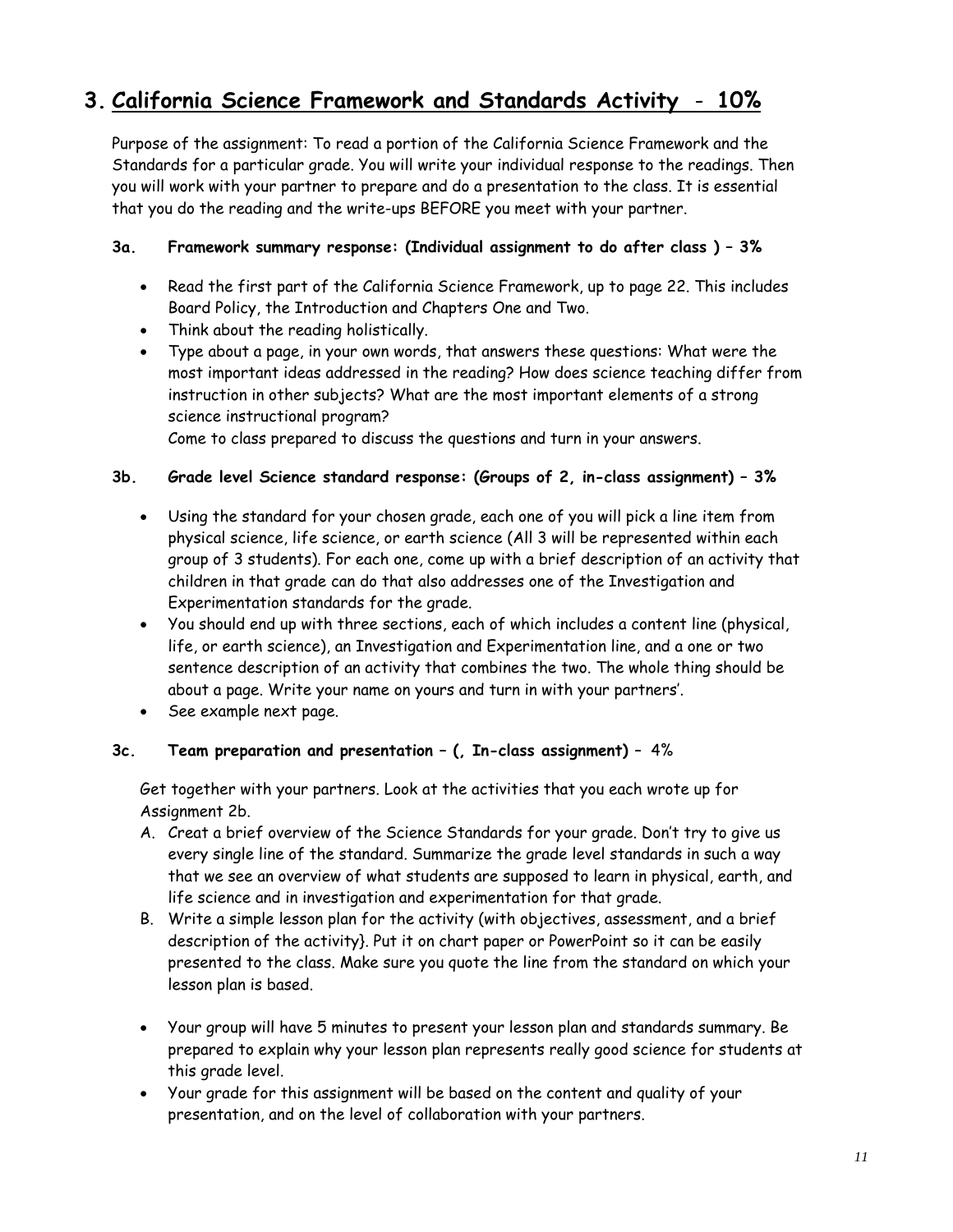#### **Sample Response to Assignment 3b**.

Grade Four

Physical Science

1b. Students know how to build a simple compass and use it to detect magnetic effects, including the Earth's magnetic field

Investigation and Experimentation

6f. Follow a set of written instructions for a scientific investigation.

### Activity

Following directions from the Internet, the students will work in partner pairs to build compasses, using paper cups, thread, a needle and a magnet. They will observe and record the action of the compass indoors and outdoors, and in proximity to various objects.

#### Life Science

2c. Students know decomposers; including many fungi, insects, and microorganisms, recycle matter from dead plants and animals.

Investigation and Experimentation

6c. Formulate and justify predictions based on cause-and-effect relationships.

## **Activity**

The students will predict the growth of mold on bread that has no preservatives. They will observe and record the progress of the mold in various circumstances (if the bread is left in the open air, if the bread is in a closed sandwich bag, etc.)

Earth Science

 5c. Students know moving water erodes landforms, reshaping the land by taking it away from some places and depositing it as pebbles, sand, silt, and mud in other places (weathering, transport, and deposition).

Investigation and Experimentation 6b. Measure and estimate the weight, length, or volume of objects.

## Activity

In groups of four, students will create landforms (using common dirt) on cookie sheets. They will add measured amounts of water to their landforms, and will collect and measure the dirt that runs off.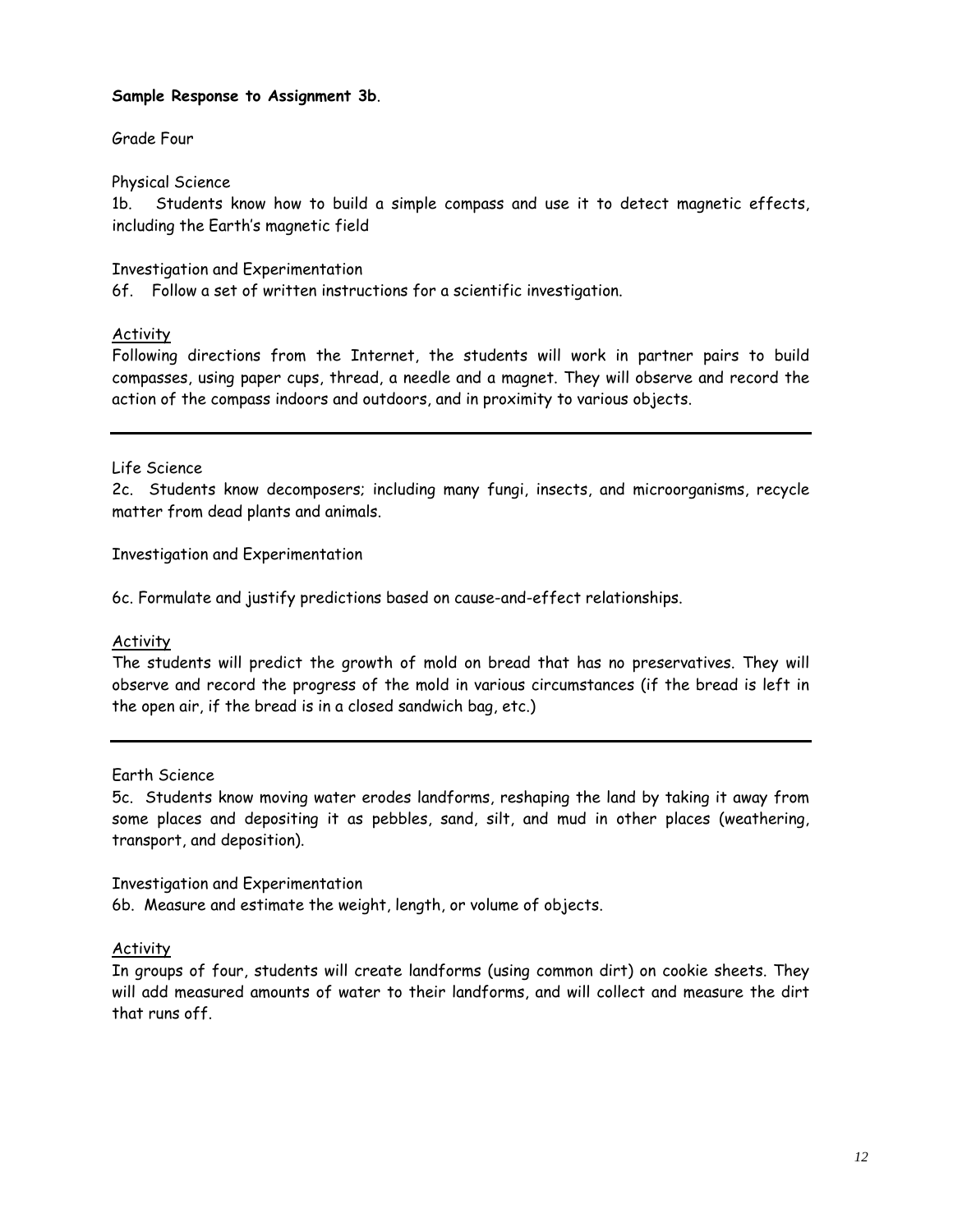# **4. Leadership of Hands-on Science Lesson Activities** (teams of 3)**-20%**

NOTE: These are also called **Learning Cycle Lessons.** 

Students will lead hands-on science lessons during class. The lessons should model inquiry instruction, good questioning skills, and be content-understandable and non-judgmental. The lessons should be based on the CA Science Content Standards. Strategies for English language learners, technology integration, and methods for teaching students with disabilities should be included.

You will work in groups of 3 to lead science lessons based on the Learning Cycle Model of Instruction. You will teach these to your classmates. Each lesson will be allocated 40 minutes of class time to teach. Your classmates will not role-play elementary students, but will learn the science content and how to teach it. Treat your classmates as teachers, not elementary students.

 The lessons should include hands-on lessons, and should emphasize particular science concepts. The Exploration and Application phases of the Learning Cycle require different hands-on science activities using manipulatives. **ALWAYS begin Exploration with students making PREDICTIONS**. Hands-on activities are NOT reading or completing worksheets (though they may require students to read something or complete lab observation sheets). You should take the activities "off of paper" and require students to use the science process skills with science manipulatives. **You need to know and demonstrate the stages of the Learning Cycle, or you will not be given credit for your lesson.** 

Be sure you understand the concepts you are emphasizing, and that you can explain them. The lessons should be developmentally appropriate for K-6, and should follow the NSTA Safety Guidelines. **Begin the lesson by writing essential questions about the lesson on the board, for students to consider during the lesson.** These questions should be **higher level questions**  (analysis, synthesis or evaluation level) according to Bloom's Taxonomy. Make sure that you include the **3 stages of the Learning Cycle**. **Begin the lesson with students writing their predictions about the outcomes of the activity**. Make sure that science content background and applications to everyday life are addressed. You need to **EXPLAIN** Strategies for English language learners and adaptations for students with disabilities.

Prepare a PowerPoint Presentation to use in your lesson that is a strong overview of all of your lesson plan components. Include standards (content and experimentation/investigation), objectives, definitions of important science concepts in the lesson, assessment/criteria, learning cycle phases, a detailed explanation of the science content, and applications to everyday life. Additionally, include a list of at least 3 web sites (with short descriptions) that address the science topic and concepts through simulations, graphics and movies. You should have links to these web sites and show at least 3 examples of web sites during the lesson. **Bring at least 3 children's literature books reflecting science concepts to class to showcase.** 

Science Lesson Plan Handout

Prepare a handout which includes the information under Lesson Design, making sure you include: Your names at the top and references at the end of the lesson plan.

IMPORTANT NOTE: At least four full days PRIOR to your presentation, email your complete lesson plan and your PowerPoint Presentation to the instructor for review. (Failure to email the completed lesson and PowerPoint to the instructor at least 4 days prior to your presentation will **count 10 points off your grade for this assignment**.) Include your cohort name and # and the date you will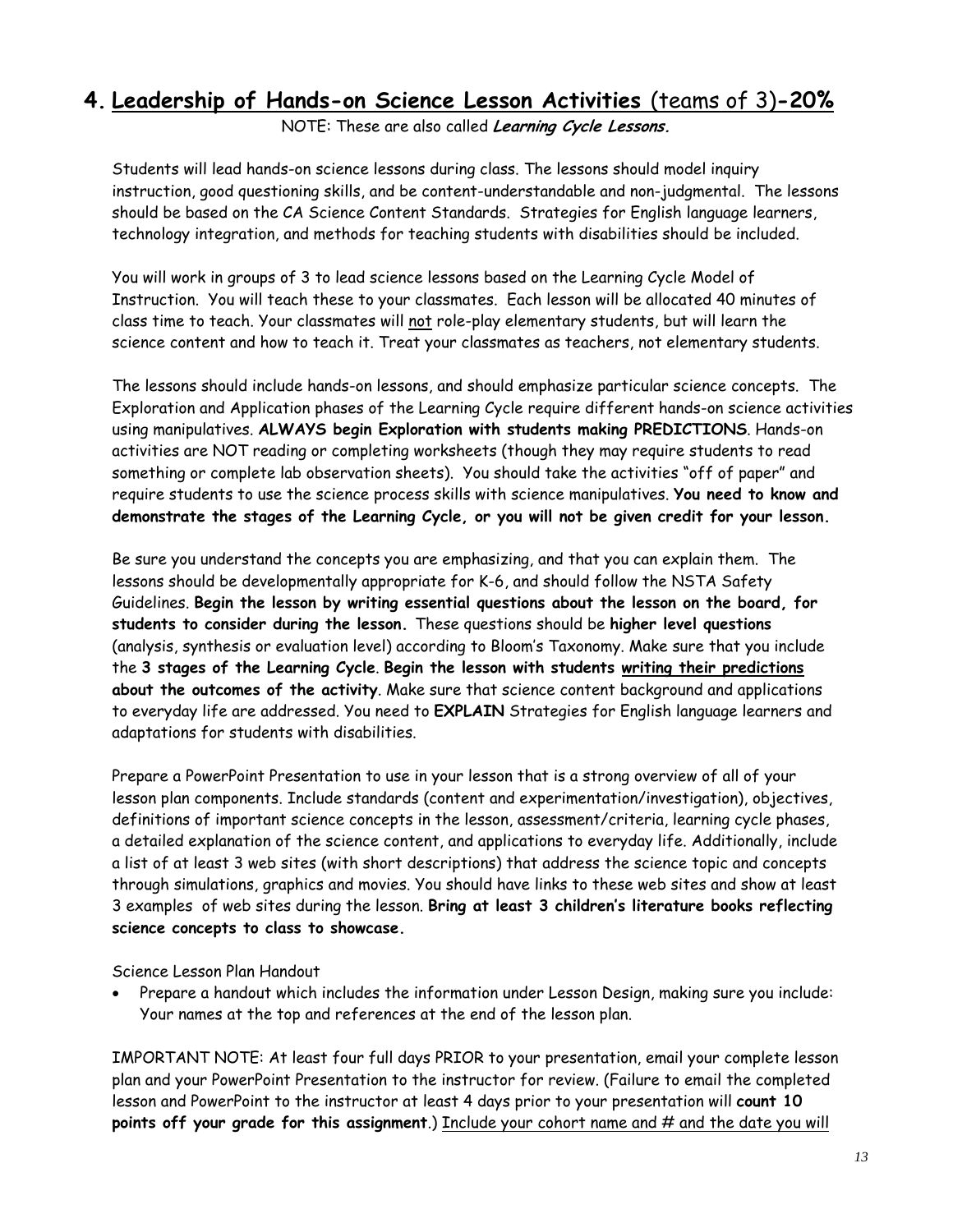revisions, email the revised ones to me and I will approve them. present to the class in the email. After I email a reply regarding needed changes and you make

Bring copies of the data sheets for students in the class, and post the lesson plan and data sheets to the WebCT DISCUSSION thread for **Leadership of Hands-on Science Lesson Activities** 

**Please email final lesson plan and PowerPoint to bmendenh@csusm.edu 4 days prior to presenting. On the day of your lesson presentation, please begin the lesson by turning in 1 copy of the rubric completed as a self-evaluation along with 1 paper copy of your lesson plan to the instructor. Failure to do so will result in 10 points off your grade for this assignment.** 

**Use the Learning Cycle model of instruction for the instructional strategies and student activities:** 

- **a. Exploration** (Begin with students making predictions; then have a hands-on SCIENCE activity.)
- **b. Concept Invention** (Make sure students share and discuss data and ideas in the first part of this stage; then teacher introduces new terms and provides further explanations.)
- **c.** Concept Application (Should be a 2<sup>nd</sup> hands-on SCIENCE activity.)

#### **LESSON DESIGN**

#### **Elements of the Learning Experience**

**Grade Level**: What is the grade level?

**Lesson Title**: What is the title of your lesson?

**Student Groupings**: How will you group students for instruction?

**Content Area:** Science

**Subject Matter:** Life, Science Physical Science or Earth Science?

Example: two 30 minute sessions science **Time Period for the Learning Experience:** 

#### **Learning Goals/Learning Objectives:**

\_\_\_\_\_\_\_\_\_\_\_\_\_\_\_\_\_\_\_\_\_\_\_\_."

**State Science Standards: What standards are addressed?** Include at least 1 science area (life science, physical science, or earth science) standard and 1 investigation standard.

**Learning Goals based on the Content Standards.**? What do you want students to be able to do?

Write in complete sentences. Use an action verb and explain how students will demonstrate their new knowledge and understanding. "The students will

**Science Concept(s):** What are you trying to teach? Do not say "The students will \_\_\_\_." (That is an objective, not a concept.)

**Essential Questions** (higher level; see Bloom's taxonomy): What are your essential questions for this concept? What leads to the big idea? (be sure these are not lower level fact or info. questions)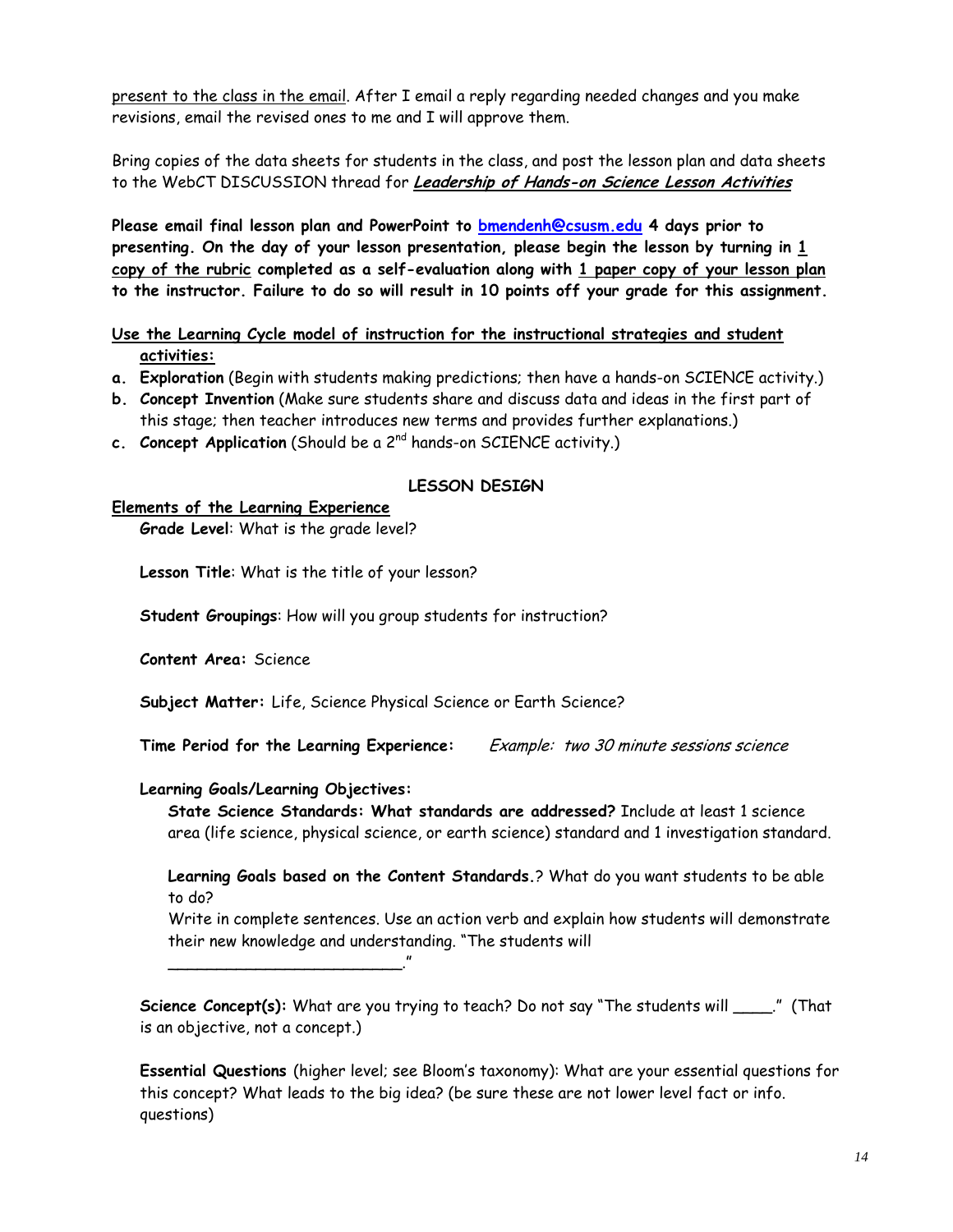#### **Class Description**

- Type of class (self contained, subject specific) time of year, general background of students learning in relationship to new learning (challenges and prior learning)
- English Learner: Beginning, intermediate, and advanced (use the ELD standards to determine the needs of each of these students.
- Special education: one student with learning disabilities and one with another special education identified Disability

GATE student: identify the students' needs Regular education: remaining students

### **Developmental needs of the students at this age**

Give examples based on the different learning needs for K-3 and 4-6 Developmental age appropriate skills and needs of the students Example: engaging activities (hands on, etc)

#### **Assessment Plan**

Type of assessment: Prior knowledge (pre assessment), Formative (progress monitoring), Summative (final product)

Description of assessment

Feedback strategies: how students will be informed of specific successes and challenges and future activities to fill the individual students gaps.

Reflection of the assessment: Strengths and weaknesses in relationship to the learning goal. Describe your alternative assessment based on the potential gaps in the students learning.

#### **Assessment Criteria**

What criteria will you use to grade the assessment? How will you know if a student has successfully completed the assessment and accomplished the learning goals? What will they do to show you they have succeeded?

#### **Resources**

What will the teacher need? What will the students need?

 the materials you will need to present this lesson. Materials should include lists of supplies to present this lesson. Review teacher's manuals, pacing guides, and appropriate supplemental materials to determine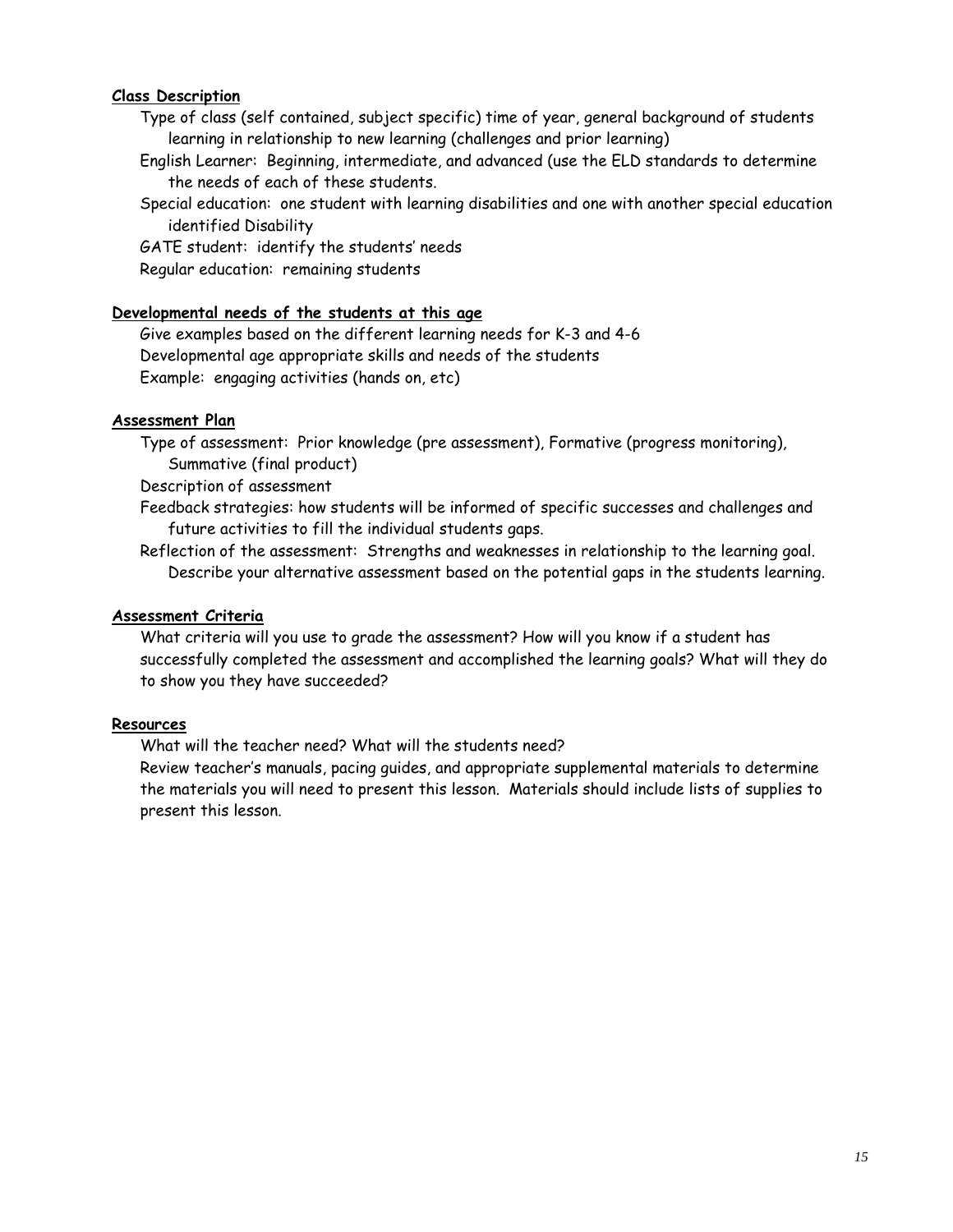## **Instructional Strategies: Lesson Procedures**

Explain the procedures for each phase of the Learning cycle. Include what the teacher will do and what the students will do. Include suggested number of minutes for each component of the lesson.

|                                                                                                                                                              | INSTRUCTIONAL STRATEGIES                                                                                                                                                                                                                                                   | STUDENT ACTIVITIES                                                                                                                                                                                                                                                                                  |
|--------------------------------------------------------------------------------------------------------------------------------------------------------------|----------------------------------------------------------------------------------------------------------------------------------------------------------------------------------------------------------------------------------------------------------------------------|-----------------------------------------------------------------------------------------------------------------------------------------------------------------------------------------------------------------------------------------------------------------------------------------------------|
| The Learning Cycle                                                                                                                                           | What the teacher does.                                                                                                                                                                                                                                                     | What the students do.                                                                                                                                                                                                                                                                               |
| Engagement                                                                                                                                                   | How will you focus/motivate students?<br>mins                                                                                                                                                                                                                              | What will students be doing<br>during the anticipatory set?<br>mins                                                                                                                                                                                                                                 |
| Exploration                                                                                                                                                  | Explain what and how you will provide<br>an exploration science activity (must be<br>hands-on). __ mins                                                                                                                                                                    | Explain what students will<br>be doing during the<br>exploration activity.<br>mins                                                                                                                                                                                                                  |
| <b>Concept Invention</b><br>a. Students share what they<br>did and learned during<br>Exploration<br>b. Teacher introduces<br>students to new<br>information. | How will you have students share their<br>ideas, knowledge and questions from<br>the exploration phase? Explain how you<br>will introduce students to relevant<br>information, terminology and concepts<br>to reinforce what they learned during<br>exploration. ____ mins | Explain how students will<br>share their ideas,<br>knowledge and questions<br>from exploration phase.<br>Explain what students will<br>be doing while you are<br>introducing relevant<br>information, terminology<br>and concepts to reinforce<br>what they learned during<br>exploration. ____mins |
| <b>Concept Application</b>                                                                                                                                   | Concept Application- Explain what and<br>how you will provide a second hands-on<br>science activity that extends students'<br>thinking and learning from the two<br>previous two phases? ____ mins                                                                         | Explain what students will<br>be doing during the concept<br>application activity.<br>mins                                                                                                                                                                                                          |

## **Reflection**

## **Explain why the instructional strategies, student activities and resources are appropriate for this lesson.**

- • Why are the instructional strategies and student activities appropriate for this class based on content and student development?
- How do they address the developmental needs of these students?
- How do they help the students make progress toward achieving the state adopted academic content standards for students in this content area?
- Understand connections between lesson content and the outside world.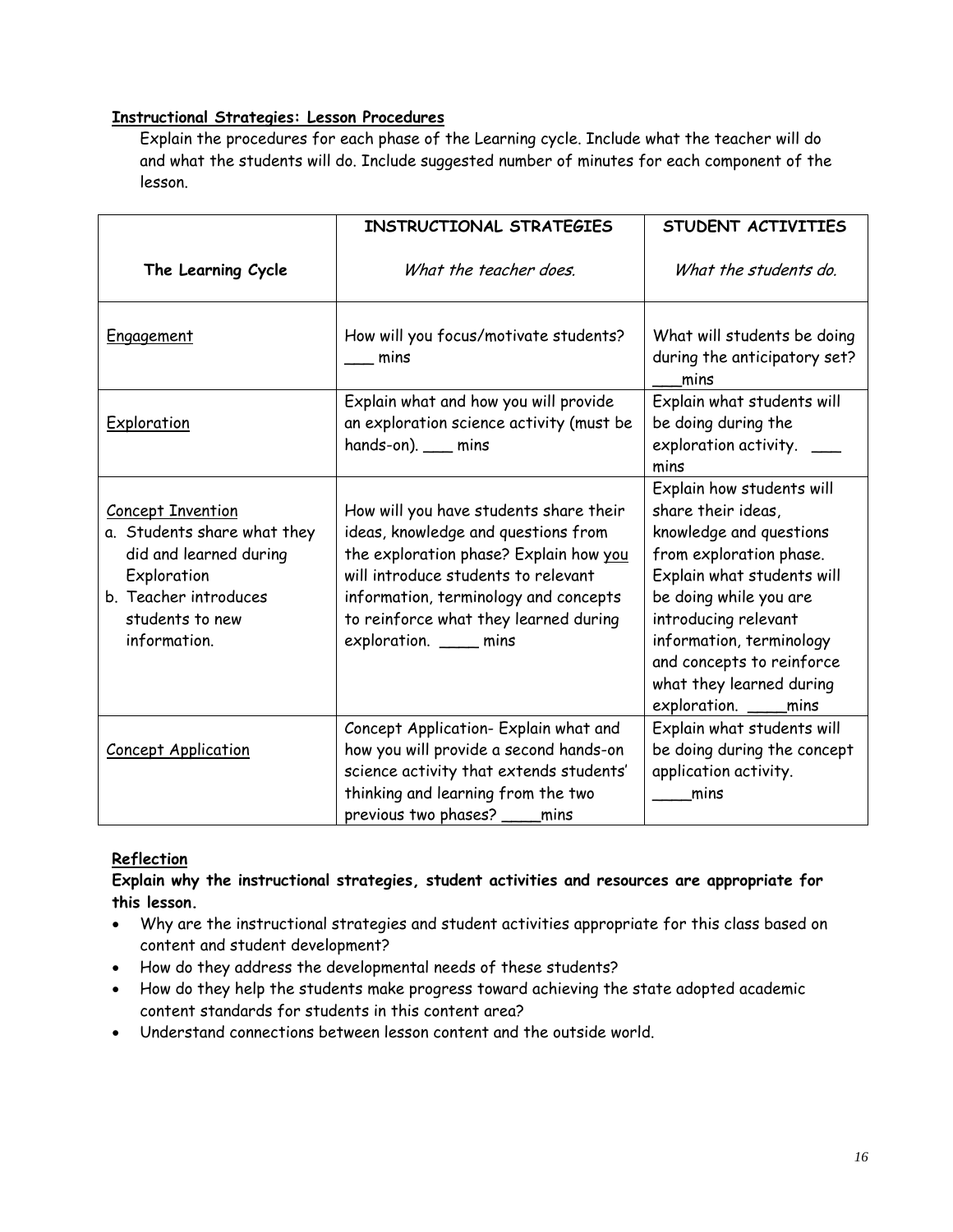# **Differentiated Instruction based on the Learning Goals and instructional Strategies:**

## **1. English Learner**

| <b>TASKS</b>               | <b>Beginning EL</b> | Intermediate EL | <b>Advanced EL</b> |
|----------------------------|---------------------|-----------------|--------------------|
| Identify 2 specific        |                     |                 |                    |
| learning needs based on    |                     |                 |                    |
| the student description    |                     |                 |                    |
| Identify one instructional |                     |                 |                    |
| strategy or student        |                     |                 |                    |
| activity that could        |                     |                 |                    |
| challenge the student      |                     |                 |                    |
| Explain why the strategy   |                     |                 |                    |
| or activity you chose      |                     |                 |                    |
| could challenge the        |                     |                 |                    |
| student based on the       |                     |                 |                    |
| learning needs of the      |                     |                 |                    |
| student                    |                     |                 |                    |
| Describe how you would     |                     |                 |                    |
| adapt the strategy or      |                     |                 |                    |
| activity to meet the       |                     |                 |                    |
| learning needs of the      |                     |                 |                    |
| student considering        |                     |                 |                    |
| subject matter pedagogy    |                     |                 |                    |
| in your description        |                     |                 |                    |
| Explain how your           |                     |                 |                    |
| adaptation would be        |                     |                 |                    |
| effective for the student  |                     |                 |                    |
| in making progress         |                     |                 |                    |
| towards the goals of your  |                     |                 |                    |
| lesson                     |                     |                 |                    |
| Explain how your           |                     |                 |                    |
| adaptation would be        |                     |                 |                    |
| effective for the student  |                     |                 |                    |
| in making progress         |                     |                 |                    |
| toward English language    |                     |                 |                    |
| development                |                     |                 |                    |
| What progress              |                     |                 |                    |
| monitoring assessment      |                     |                 |                    |
| would you choose to        |                     |                 |                    |
| obtain evidence of the     |                     |                 |                    |
| student's progress         |                     |                 |                    |
| towards a learning goal?   |                     |                 |                    |
| Give rationale for your    |                     |                 |                    |
| choice of assessment.      |                     |                 |                    |
| Use your knowledge of      |                     |                 |                    |
| academic content in this   |                     |                 |                    |
| lesson and this student's  |                     |                 |                    |
| learning needs in your     |                     |                 |                    |
| rationale.                 |                     |                 |                    |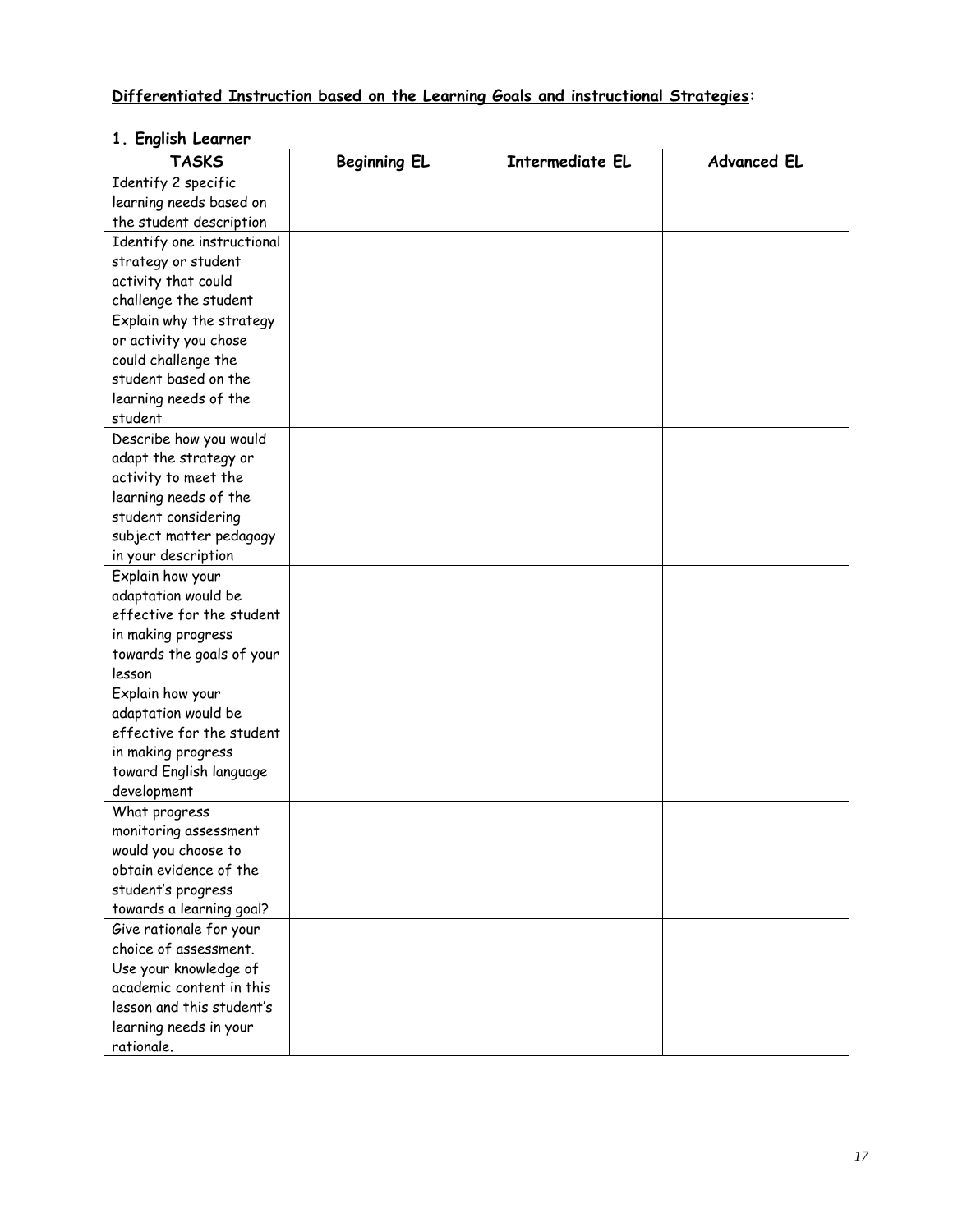| <b>TASKS</b>                      | LEARNING DISABILITY | <b>GROUP SELECTED</b><br><b>DISABILITY</b> |
|-----------------------------------|---------------------|--------------------------------------------|
| Identify 1 instructional          |                     |                                            |
| strategy or student activity      |                     |                                            |
| from the plans that could be      |                     |                                            |
| challenging for the student       |                     |                                            |
| considering the description of    |                     |                                            |
| your student                      |                     |                                            |
| Explain why this strategy or      |                     |                                            |
| activity could be challenging     |                     |                                            |
| for the student based on your     |                     |                                            |
| description                       |                     |                                            |
| Describe how you would adapt      |                     |                                            |
| the strategy or activity to       |                     |                                            |
| meet the needs of the student     |                     |                                            |
| Explain how your adaption         |                     |                                            |
| would be effective for the        |                     |                                            |
| student making progress           |                     |                                            |
| toward achieving the learning     |                     |                                            |
| goal                              |                     |                                            |
| Identify one additional           |                     |                                            |
| instructional strategy or         |                     |                                            |
| student activity that could be    |                     |                                            |
| challenging for the student       |                     |                                            |
| considering their learning        |                     |                                            |
| needs                             |                     |                                            |
| Explain why the strategy or       |                     |                                            |
| activity you chose could be       |                     |                                            |
| challenging for the student       |                     |                                            |
| based on specific aspects of      |                     |                                            |
| the student description           |                     |                                            |
| Describe how you would adapt      |                     |                                            |
| the strategy or activity you      |                     |                                            |
| identified to meet the needs of   |                     |                                            |
| the student                       |                     |                                            |
| What progress monitoring          |                     |                                            |
| assessment would you choose to    |                     |                                            |
| obtain evidence of the            |                     |                                            |
| student's progress towards a      |                     |                                            |
| learning goal?                    |                     |                                            |
| Give rationale for your choice    |                     |                                            |
| of assessment. Use your           |                     |                                            |
| knowledge of academic content     |                     |                                            |
| in this lesson and this student's |                     |                                            |
| learning needs in your rationale. |                     |                                            |

# **2. Special Education**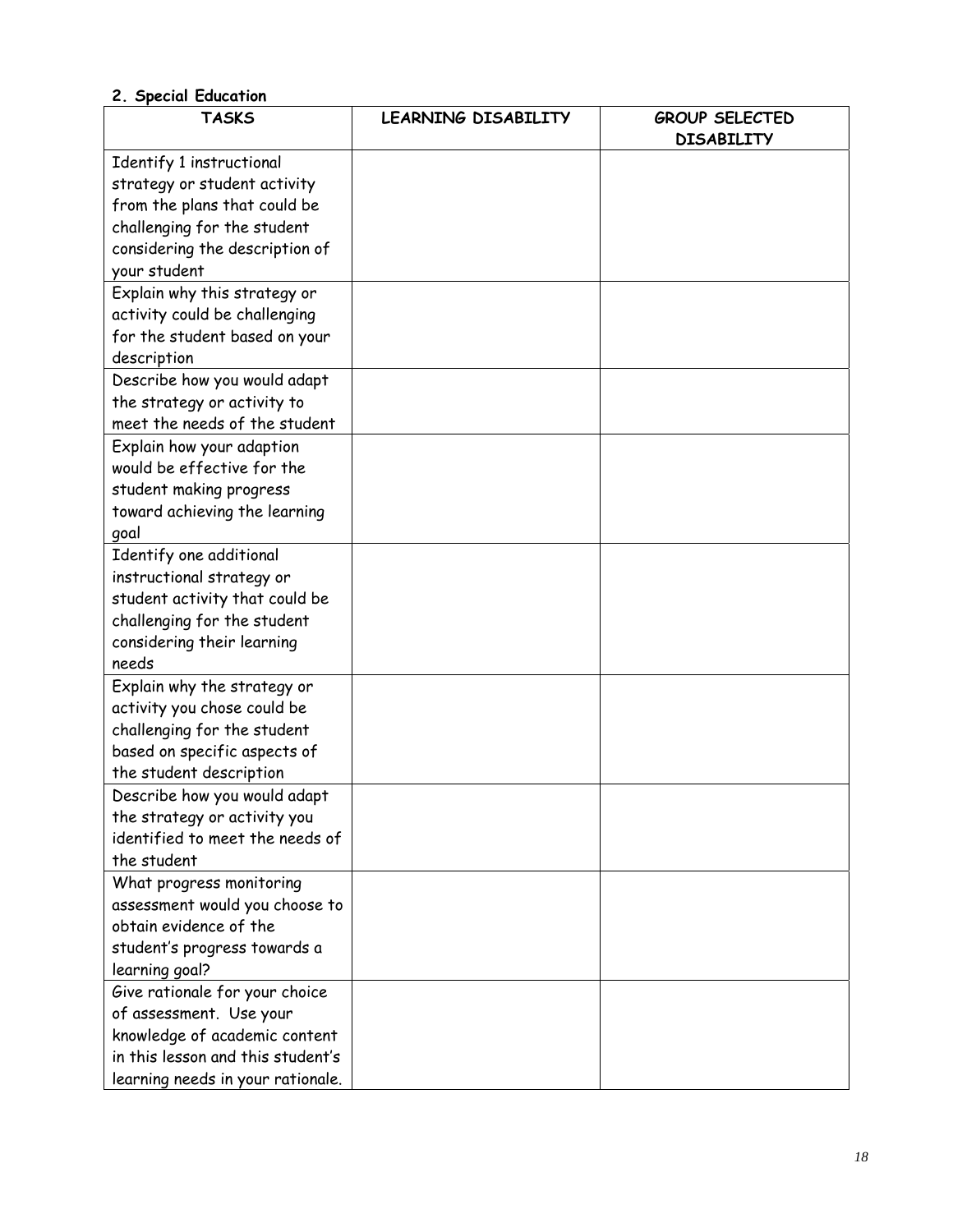### **3. GATE TASKS Describe GATE students' needs:**  Identify 1 instructional strategy or student activity from the plans that will be challenging for the student considering the description of your student Explain why this strategy or activity will be beyond the students current ability and will challenge the student based on your description Describe how you would adapt the strategy or activity to meet the needs of the student Explain how your adaption would be effective for helping the student make progress going beyond the learning goal Identify one additional instructional strategy or student activity that will be challenging for the student considering their learning needs Explain why the strategy or activity you chose will be challenging for the student based on specific aspects of the student description Describe how you would adapt the strategy or activity you identified to meet the needs of the student Explain how your adaptation would be effective for helping the student make progress toward going beyond achieving the learning goal What progress monitoring assessment would you choose to obtain evidence of the student's progress towards learning goal? Give rationale for your choice of assessment. Use your knowledge of academic content in this lesson and this student's learning needs in your rationale.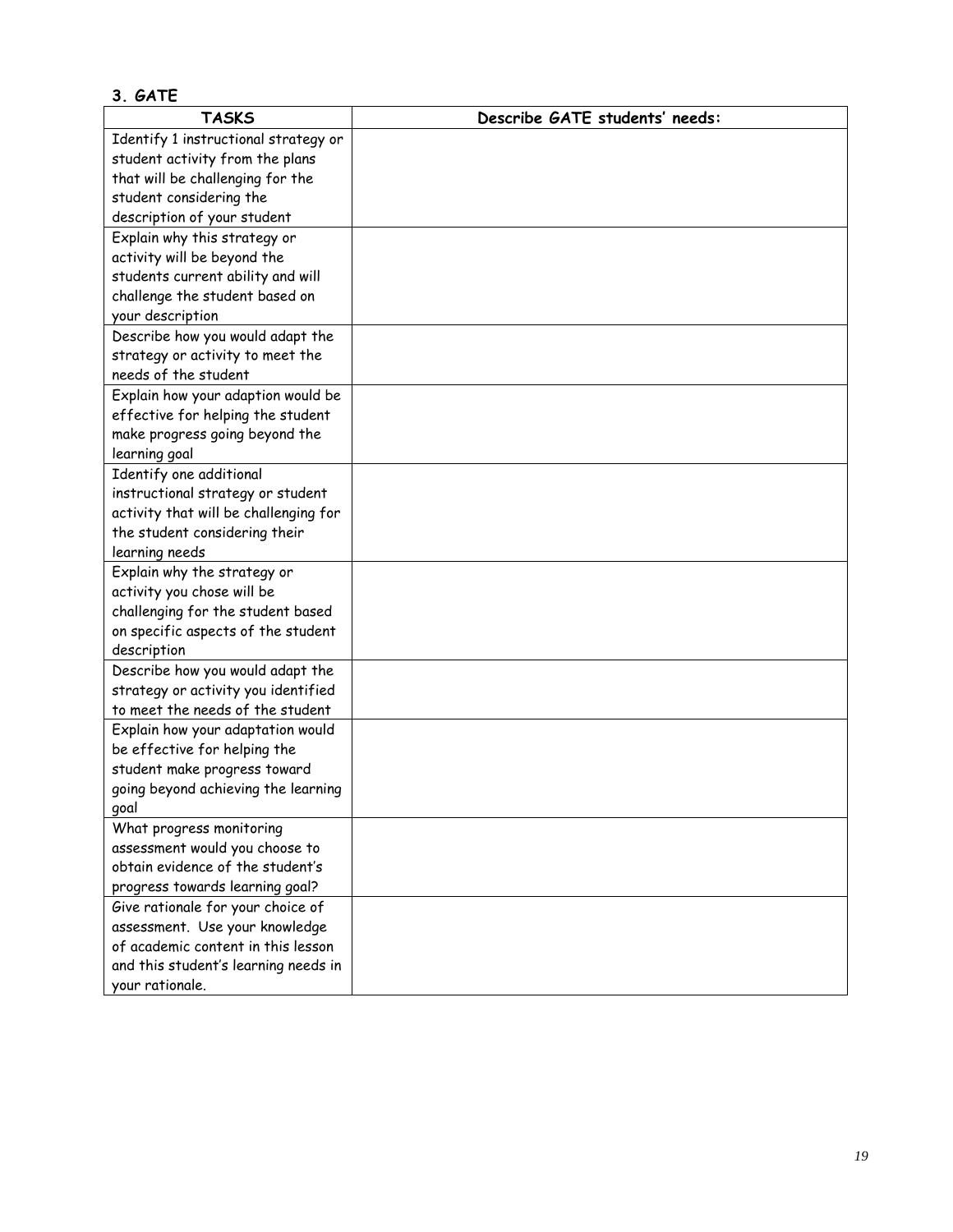#### Also include in Lesson Design:

### **Applications to Everyday Life and Explanations (at least 3):**

**Science Content Background: (**1-2 pages minimum) summary of the content background

**Web Sites**: at least 3 interactive relevant web sites with descriptions

- **Children's Literature Books**: Title, author, publisher, year of 3 children's books on the topic. BRING 3 BOOKS TO CLASS.
- **Arts Standards Integration**: Explain how you will integrate learning in the Arts. List Arts Standard.

**References:** Title, author, publisher, year

# **5. Learning Cycle Lesson Drawings and Explanations Assignments**

# **Learning Cycle Lesson Drawings** (individual) **- 5%**

Reserve the first page in your Lab Book for a **Title Page**, and reserve the next page for your **Table of Contents**. After each Learning Cycle presentation, you will make a drawing illustrating what you learned during the lesson. Number each drawing (Drawing #1, #2, #3, etc.). **At the top of each page, write the date, title and number of the drawing**. **Label the drawing with the title of the lesson**. Be sure to pay attention during the lesson so that you have something to draw and a given drawing illustrates your understanding of the lesson. You must **legibly label** parts of drawings. **Drawings should illustrate the major science concepts** that students were supposed to learn. Drawings will be assessed based on the following criteria:

- **Does the Drawing illustrate the major science concepts taught in the lesson?**
- **Does the Drawing include legible labels?**
- **Does the Drawing make "sense"? Can one look at it and understand what was taught?**

**You must do at least 10 of these total. (We will have more than 10 learning cycle lessons; you can pick the 10 you want to do). Each will count 10 points for your L.C. Lesson Drawings grade.** 

# **Learning Cycle Lesson Explanations** (individual) **- 5%**

In your Lab Book--On the page immediately following each Drawing for a given Learning Cycle presentation, you will write an explanation of the science concepts taught—about  $\frac{1}{2}$ -1 page in length. Number each Explanation (Explanation #1, #2, #3, etc.). **At the top of each page, write the**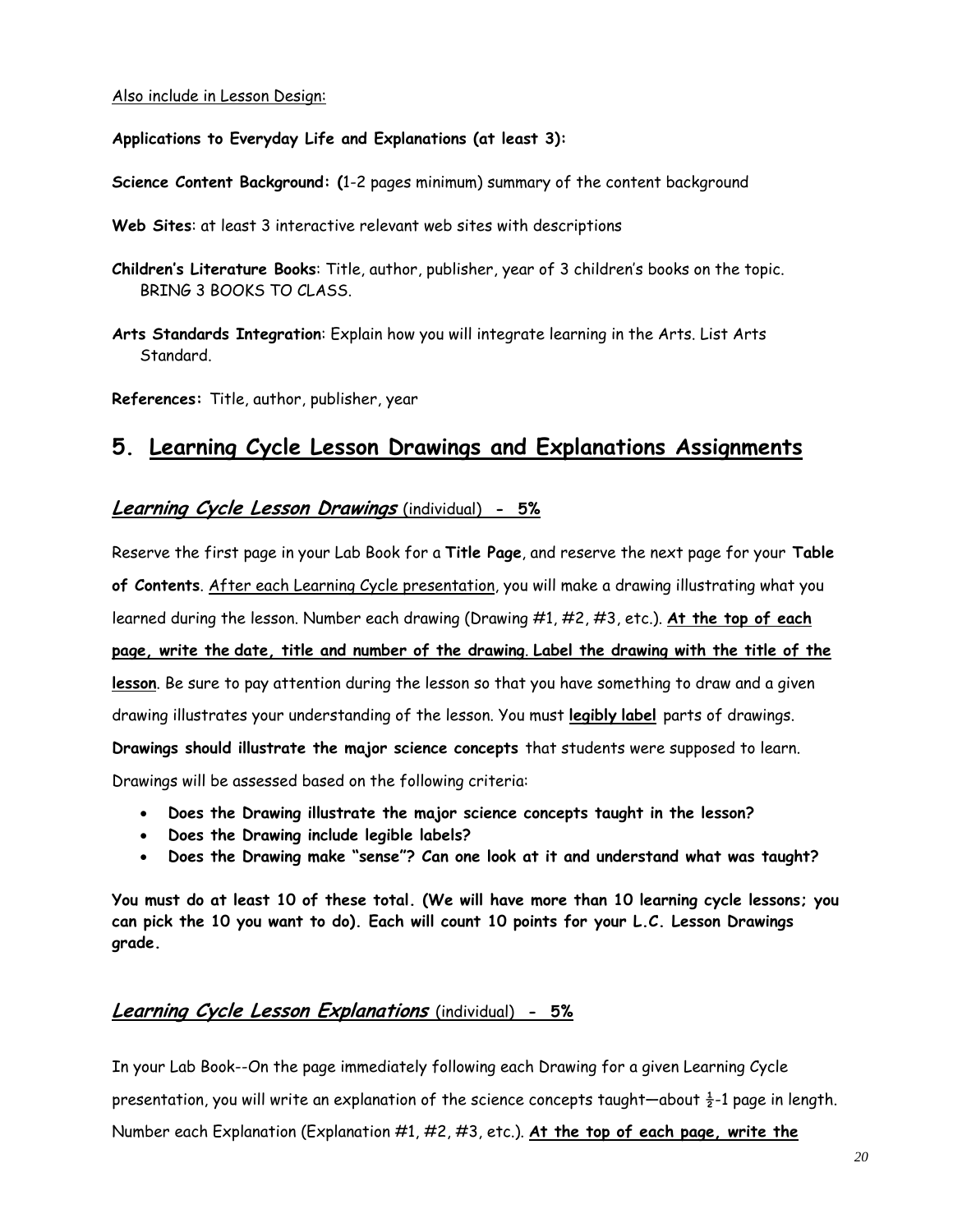**date, title and number of the Explanation. Label the Explanation with the title of the lesson**.

Be sure to pay attention during the lesson so that you have something to explain! Each explanation should be a complete description of the major science concepts that students were to learn during the lesson. Explanations will be assessed based on the following criteria:

- **Does the Explanation describe the major science concepts taught in the lesson?**
- **Does the Explanation make "sense"? Can one read it and understand what was taught?**
- **Is each Explanation on a separate page from the drawings and the other explanations?**

**You must do at least 10 of these total. (We will have more than 10 learning cycle lessons; you can pick the 10 you want to do). Each will count 10 points for your L.C. Lesson Explanations grade.** 

# **6. Science Exploratorium Lesson Plan/Presentation** (pairs) **10%**

 assignment (not groups of 3). You will prepare a hands-on science lesson and poster reflecting a Develop an inquiry activity to teach to elementary students. You may work in pairs on this science concept. You will present the lesson at our Elementary School Science Exploratorium. Prior to teaching the lesson, turn it in to your instructor for review.

 hands-on tasks, and should emphasize particular science concepts. The Exploration and Application paper" and require students to use the science process skills with science manipulatives.) Be sure you understand the concept(s) you are emphasizing, and that you can explain them. Please ensure that your activities should follow the NSTA Safety Guidelines. The lessons should include phases of the Learning Cycle must require different hands-on science activities using manipulatives. Hands-on activities are NOT reading or completing worksheets (though they may require students to read something or complete lab observation sheets). You should take the activities "off of

Type Lesson Design with your names at the top and REFERENCES at the end of the lesson plan.

Prior to the Exploratorium, turn in the completed Self-Evaluation Rubric.

#### **Lesson Design**

**Grade Level**: What is the grade level?

**Lesson Title**: What is the title of your lesson?

**Student Groupings**: How will you group students for instruction?

**Content Area:** Science

**Subject Matter:** Life, Science Physical Science or Earth Science?

**Time Period for the Learning Experience:** Example: two 30 minute sessions science **Learning Goals/Learning Objectives:**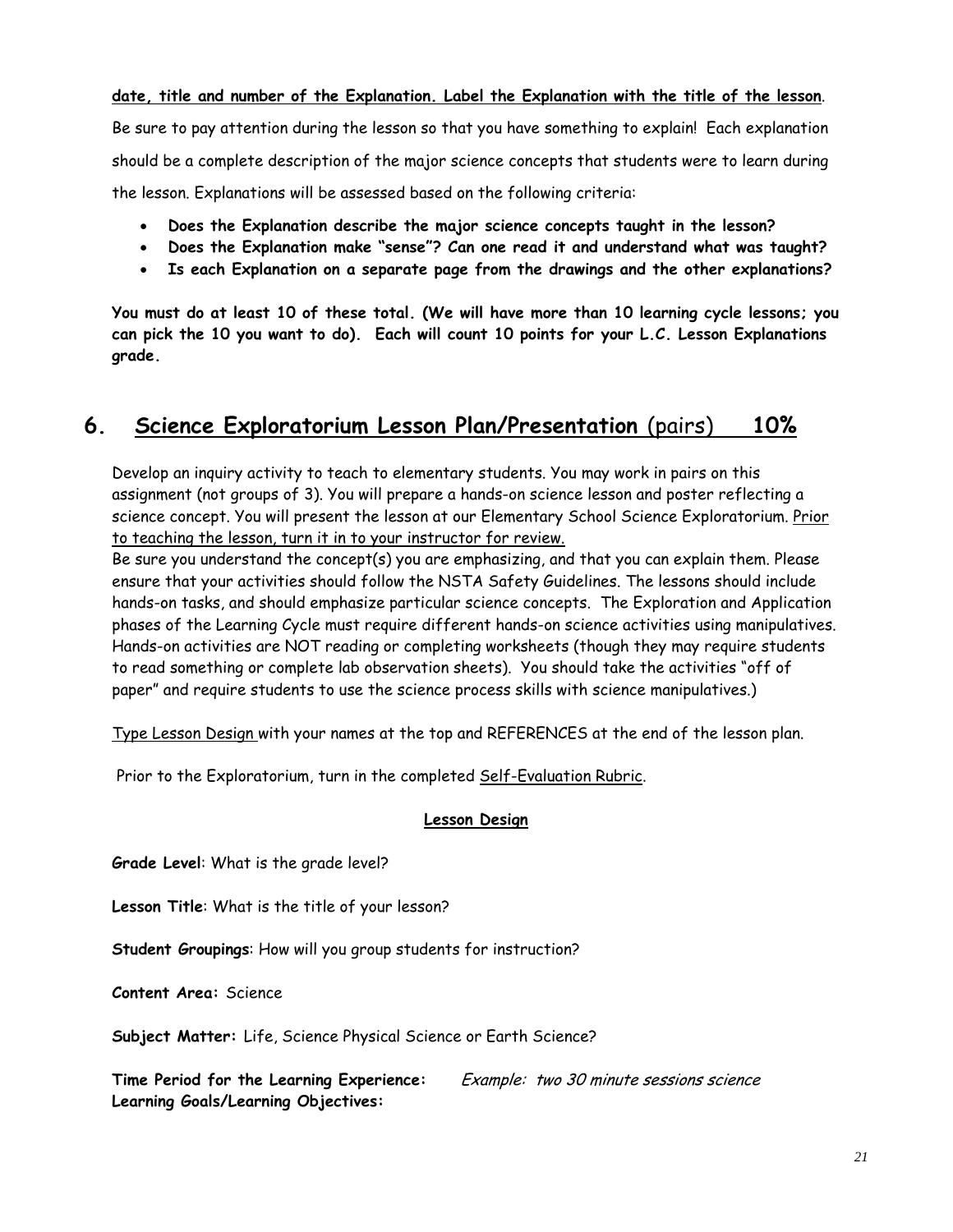**State Science Standards: What standards are addressed?** Include at least 1 science area (life science, physical science, or earth science) standard and 1 investigation standard.

**Learning Goals based on the Content Standards.**? What do you want students to be able to do?

 their new knowledge and understanding. "The students will \_\_\_\_\_\_\_\_\_\_\_\_\_\_\_\_\_\_\_\_\_\_\_\_." Write in complete sentences. Use an action verb and explain how students will demonstrate

Science Concept(s): What are you trying to teach? Do not say "The students will \_\_\_\_\_." (That is an objective, not a concept.)

**Essential Questions** (higher level; see Bloom's taxonomy): What are your essential questions for this concept? What leads to the big idea? (be sure these are not lower level fact or info. questions)

**Resources:** What will the teacher need? What will the students need?

### **Instructional Strategies: Lesson Procedures**

BRIEFLY Explain the procedures for each phase of the Learning cycle. Include what the teacher will do and what the students will do. Include suggested number of minutes for each component of the lesson.

|                                                                                                                                                           | INSTRUCTIONAL STRATEGIES                                                                                                                                                                                                                                                | STUDENT ACTIVITIES                                                                                                                                                                                                                                                                               |
|-----------------------------------------------------------------------------------------------------------------------------------------------------------|-------------------------------------------------------------------------------------------------------------------------------------------------------------------------------------------------------------------------------------------------------------------------|--------------------------------------------------------------------------------------------------------------------------------------------------------------------------------------------------------------------------------------------------------------------------------------------------|
| The Learning Cycle                                                                                                                                        | What the teacher does.                                                                                                                                                                                                                                                  | What the students do.                                                                                                                                                                                                                                                                            |
| Engagement                                                                                                                                                | How will you focus/motivate students?<br>mins                                                                                                                                                                                                                           | What will students be doing<br>during the anticipatory set?<br>mins                                                                                                                                                                                                                              |
| Exploration                                                                                                                                               | Explain what and how you will provide an<br>exploration science activity (must be hands-<br>on). $\_\_\$ mins                                                                                                                                                           | Explain what students will be<br>doing during the exploration<br>activity. __ mins                                                                                                                                                                                                               |
| <b>Concept Invention</b><br>c. Students share what they did<br>and learned during<br>Exploration<br>d. Teacher introduces students<br>to new information. | How will you have students share their<br>ideas, knowledge and questions from the<br>exploration phase? Explain how you will<br>introduce students to relevant information,<br>terminology and concepts to reinforce what<br>they learned during exploration. ____ mins | Explain how students will share<br>their ideas, knowledge and<br>questions from exploration<br>phase. Explain what students<br>will be doing while you are<br>introducing relevant<br>information, terminology and<br>concepts to reinforce what<br>they learned during<br>exploration. ____mins |
| <b>Concept Application</b>                                                                                                                                | Concept Application- Explain what and how<br>you will provide a second hands-on science<br>activity that extends students' thinking and<br>learning from the two previous two phases?<br>mins                                                                           | Explain what students will be<br>doing during the concept<br>application activity. ____mins                                                                                                                                                                                                      |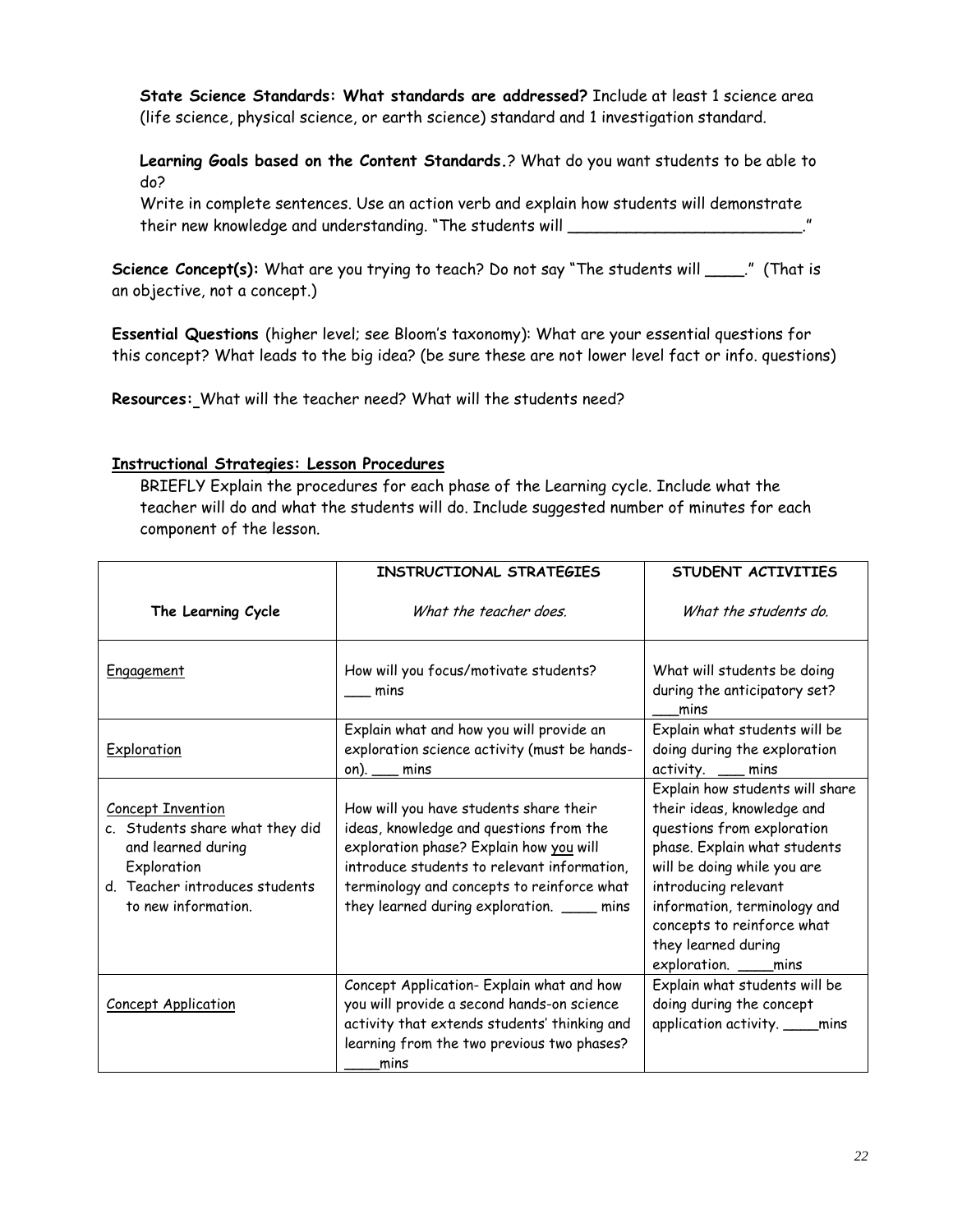# **Reflection**

**Explain why the instructional strategies, student activities and resources are appropriate for this lesson.** 

- Why are the instructional strategies and student activities appropriate for this class based on content and student development?
- How do they address the developmental needs of these students?
- How do they help the students make progress toward achieving the state adopted academic content standards for students in this content area?
- Understand connections between lesson content and the outside world.

### **References:** Title, author, publisher, year of resources

\*\*NOTE: We will share Exploratorium plans so that all students leave with plans for all lessons, which you may use during student teaching.

### **Exploratorium Reflection** (individual)

\*Turn in at class session after the Exploratorium.

\*Respond to the following

- a. How did the children respond? (What did they say and do?)
- b. How do the children's actions and responses demonstrate their level of understanding?
- c. How did you (or can you) improve upon your lesson to facilitate understanding?

# **7. Science Curriculum/Presentation 20%**

# (Teams of four; each team member writes one unit)

The goal of this assignment is for you to develop year-long plans for instruction in science based on the California Science Content Standards, as well as develop skills for teaching in the elementary grades. For this assignment, you will plan a year of science instruction for one grade level, based on the California Science Content Standards. You will divide the Science Content Standards for one grade level into four units. For each unit, you will use the science standards (and their descriptions in the Science Framework) to design enduring understandings, desired outcomes, end-of-unit assessments, and rubrics to use in grading the assessments. For the final part of this assignment you will develop ideas for three learning cycle lessons for each unit, based on the Science Standards, Enduring Understandings, Desired Outcomes and Final Assessments in the units. You will work in a group of four-- the same group for your project in your science course. You will relate the science course project topic to this Science Curriculum Plan.

When you complete this assignment, you will have a curriculum plan for teaching the science standards, units and lessons for teaching science for a full year for one grade level. We will share these, so that everyone leaves with curriculum plans, units and lessons for a full year of teaching science at all grade levels. You may share these with your cooperating teachers and use them in your student teaching.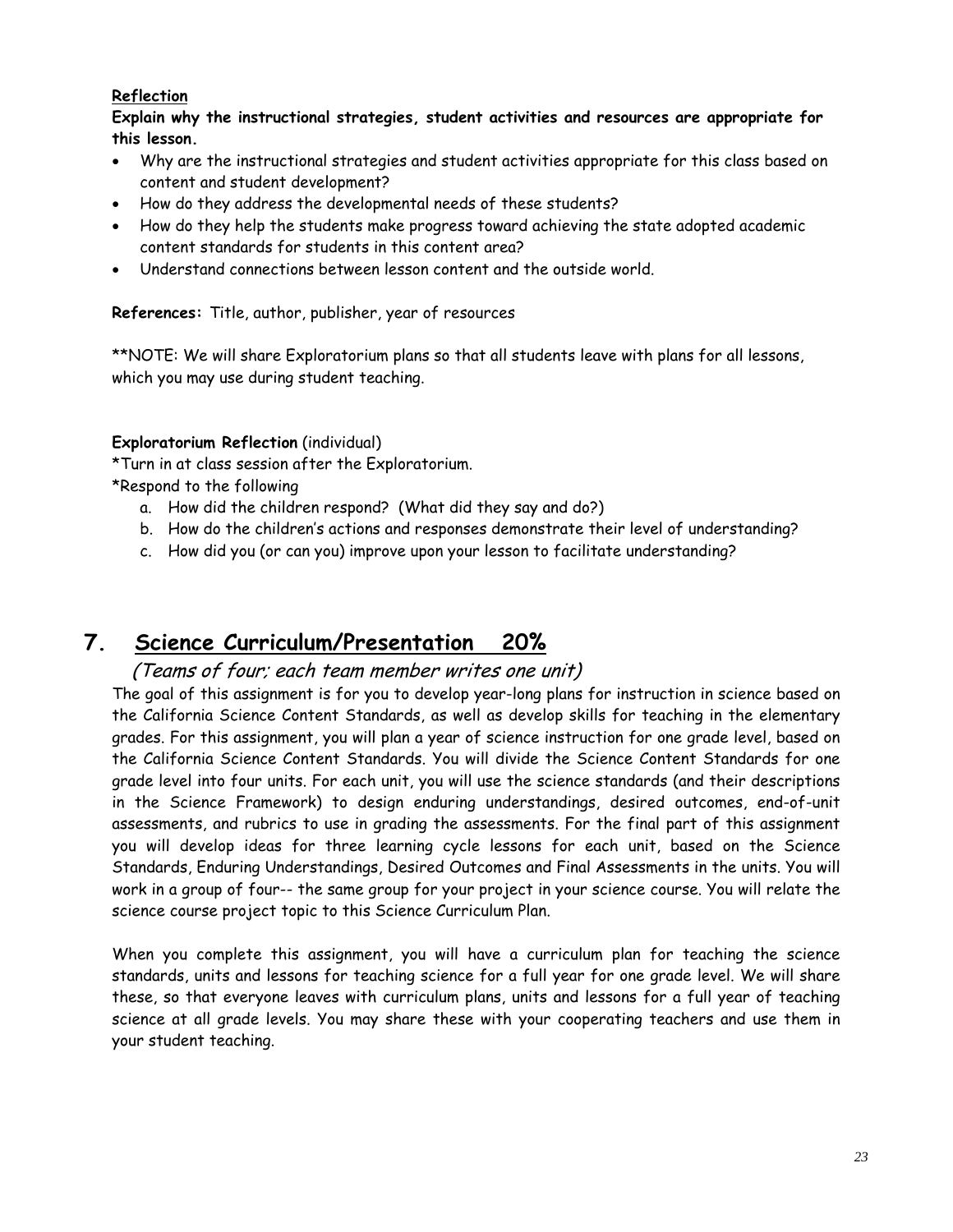# **Year-Long Science Curriculum for Grade \_\_\_**

| <u> Overview of Year-Long Curriculum (Page 1 of Unit):</u> |         |  |  |
|------------------------------------------------------------|---------|--|--|
| <b>Units</b>                                               | Authors |  |  |
| Brief description of each unit.                            |         |  |  |
| Unit $1:$                                                  |         |  |  |
| Description:                                               |         |  |  |
| Unit $2:$                                                  |         |  |  |
| Description:                                               |         |  |  |
| Unit $3:$                                                  |         |  |  |
| Description:                                               |         |  |  |
| Unit 4:                                                    |         |  |  |
| Description:                                               |         |  |  |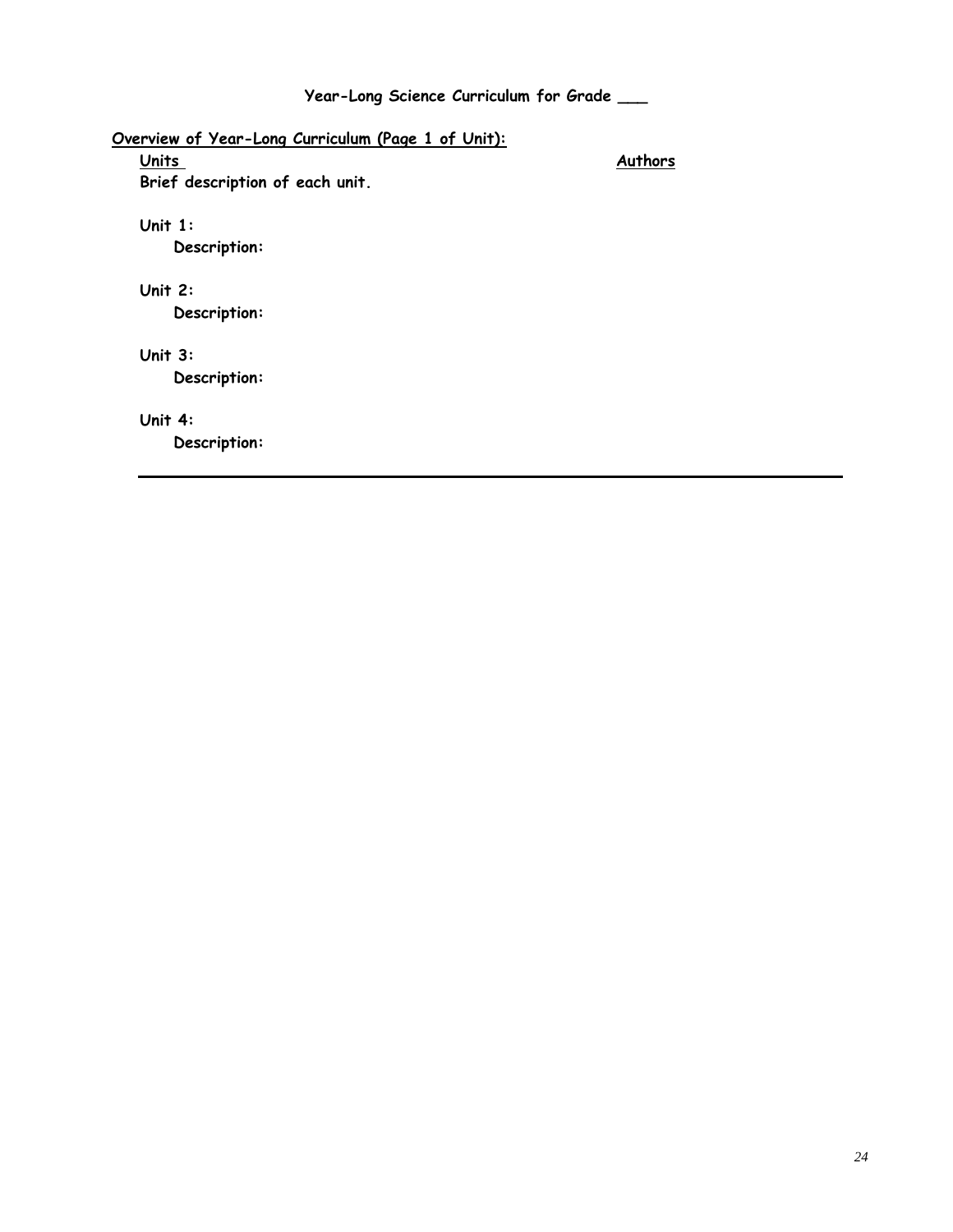**Each Unit (begin on Page 2 of Year-Long Curriculum):** 

**Unit \_\_\_ (1, 2, 3 or 4) Plan 1. Grade: \_\_\_\_\_ 2. Unit Title: \_\_\_\_\_\_\_\_\_\_\_\_\_\_\_\_ 3. Content Area: \_\_\_\_\_\_\_\_\_\_\_\_\_\_\_\_ 4. Subject Matter: \_\_\_\_\_\_\_\_\_\_\_\_\_\_\_\_ 5. Time Period: \_\_\_\_\_\_\_\_\_\_\_\_\_\_\_\_ 6. Standards**  Content (Physical, Life, Earth Science)Standards Investigation and Experimentation Standards

**7. Enduring Understandings** (info and processes you hope students remember and understand next

year)

**8. Desired Outcomes** (reads like an objective; tell what students can DO after instruction)

## **9. Teacher's Dilemma**

Based on a previous unit of study, write a brief scenario of possible challenges the learners may have had when presented with this unit based on the formative and summative assessments.

**Scenario of Possible Challenges of Learners**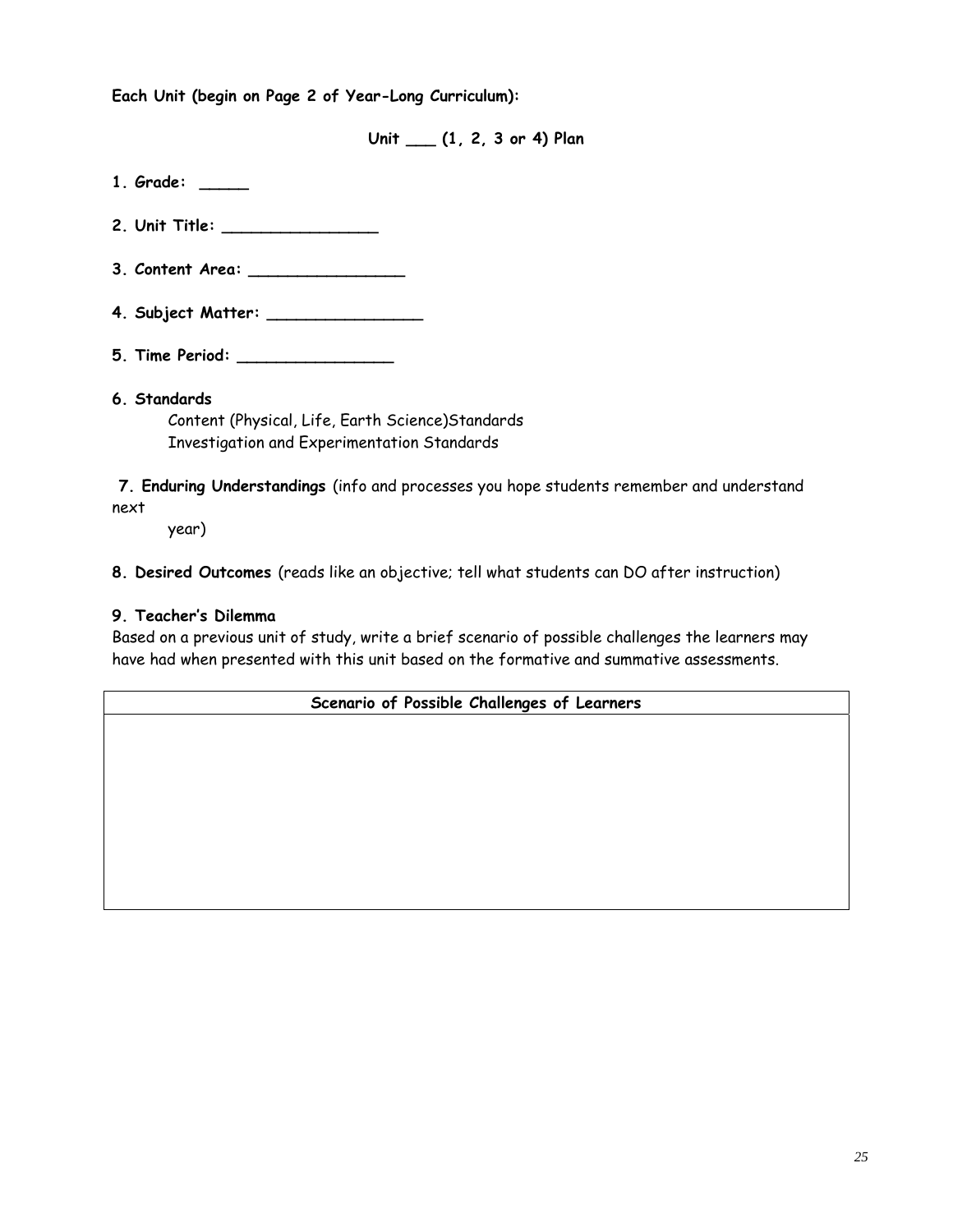### **10. Assessment Plan**

Days can be flexible due to where it is placed in the unit plan. Indicate the day in the second row.

| <b>ASSESSMENT</b>                | 1    | $\overline{c}$ | $\overline{\mathbf{3}}$ | 4                       |
|----------------------------------|------|----------------|-------------------------|-------------------------|
|                                  |      |                |                         | <b>Final Cumulative</b> |
|                                  |      |                |                         | Assessment              |
| Which day of the                 | DAY: | DAY:           | DAY:                    | DAY:                    |
| unit?                            |      |                |                         |                         |
| Goals Assessed:                  |      |                |                         |                         |
| Based on the content             |      |                |                         |                         |
| standards and learning           |      |                |                         |                         |
| goals                            |      |                |                         |                         |
| Type & Description               |      |                |                         |                         |
| What type of                     |      |                |                         |                         |
| assessment will be               |      |                |                         |                         |
| given?                           |      |                |                         |                         |
| Prior knowledge (pre             |      |                |                         |                         |
| assessment),                     |      |                |                         |                         |
| Formative (progress              |      |                |                         |                         |
| monitoring),<br>Summative (final |      |                |                         |                         |
| assessment).                     |      |                |                         |                         |
|                                  |      |                |                         |                         |
| Write out a                      |      |                |                         |                         |
| description of the               |      |                |                         |                         |
| assessment.                      |      |                |                         |                         |
|                                  |      |                |                         |                         |
|                                  |      |                |                         |                         |
|                                  |      |                |                         |                         |
|                                  |      |                |                         |                         |
|                                  |      |                |                         |                         |
| Purpose                          |      |                |                         |                         |
| Reason for the                   |      |                |                         |                         |
| assessment                       |      |                |                         |                         |
| Implementation                   |      |                |                         |                         |
| and Criteria                     |      |                |                         |                         |
| How will the                     |      |                |                         |                         |
| assessment be                    |      |                |                         |                         |
| conducted and<br>corrected?      |      |                |                         |                         |
|                                  |      |                |                         |                         |
| What criteria will you           |      |                |                         |                         |
| use? (What will you              |      |                |                         |                         |
| look at when grading?)           |      |                |                         |                         |
| Feedback strategies              |      |                |                         |                         |
| How students will be             |      |                |                         |                         |
| informed of successes            |      |                |                         |                         |
| and challenges                   |      |                |                         |                         |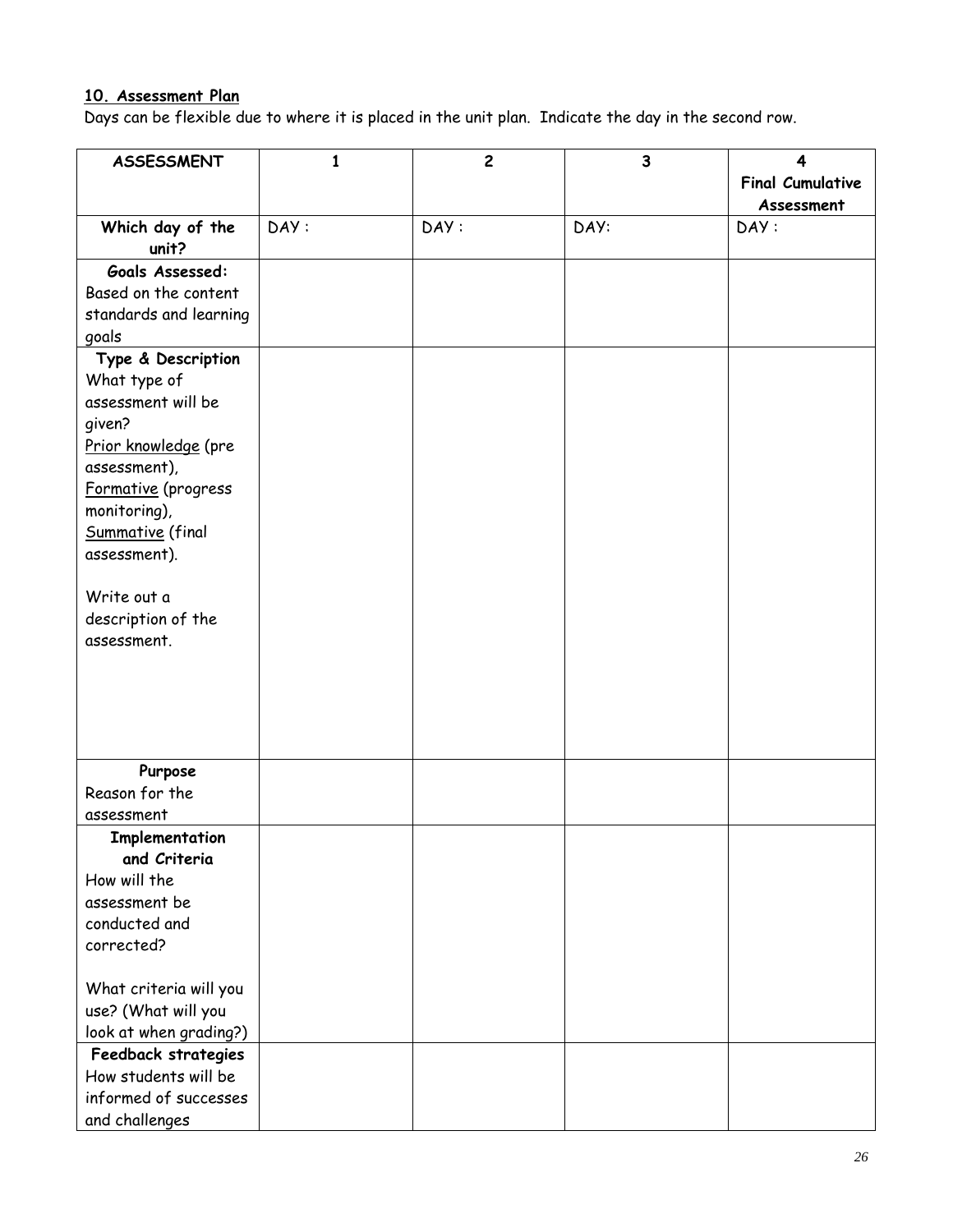| Informing instruction |  |  |
|-----------------------|--|--|
| Determine what        |  |  |
| material will need    |  |  |
| review for identified |  |  |
| students, the         |  |  |
| students who are near |  |  |
| mastery and students  |  |  |
| who have learned the  |  |  |
| material and need     |  |  |
| extension.            |  |  |

### **Reflection of Assessment: Strengths and Weaknesses in relationship to the learning goal.**

| Identify one strength in the    |  |
|---------------------------------|--|
| assessment plan and explain     |  |
| why it is a strength in         |  |
| relation to the learning goals. |  |
| Identify one weakness in the    |  |
| assessment plan and explain     |  |
| why it is a weakness in         |  |
| relation to the learning goals  |  |
| in this unit.                   |  |

 **Additional Assessment:** Describe your alternative assessment based on potential gaps in the students' standards and learning goals. learning. Project what additional assessments might be needed to determine mastery of the content

#### **List of Additional Assessments**

**Another Additional Assessment:** You might have found this assessment in supplementary resources or teacher made. Write the additional assessment you would use to check student understanding.

# **Describe Additional assessment**

 improve your assessment plan by answering these reflective questions. Example: Answer the reflective Write your reasons why you feel this supplemental assessment would benefit student learning and questions based on how you as the teacher might use these to improve the assessment plan.

When in the plan would you use this assessment? What days would you use this supplemental assessment to give you further information on the progress of your students?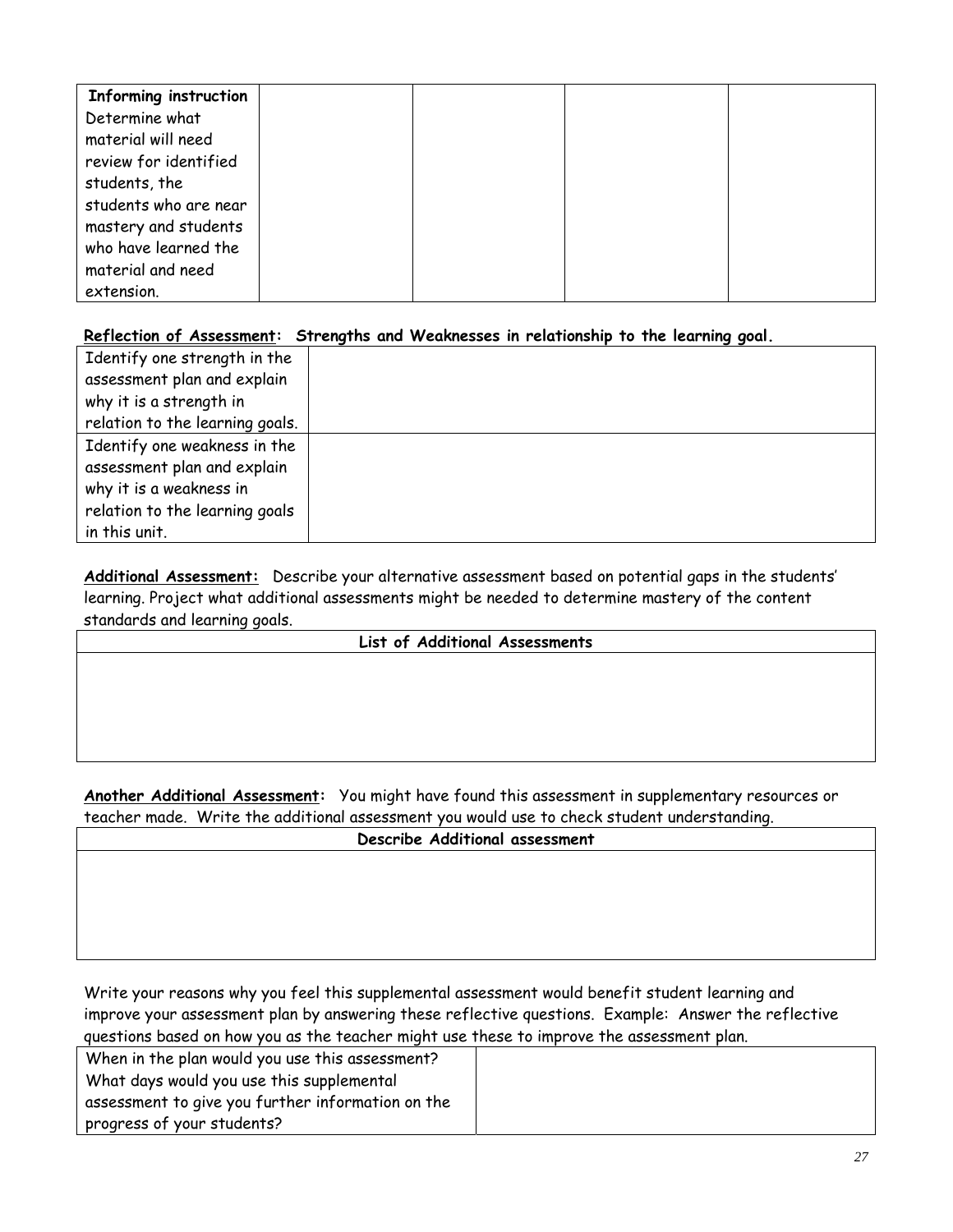| What goals would be assessed by this assessment?<br>What additional information would you look for to<br>ensure you have assessed the learning goals and |  |
|----------------------------------------------------------------------------------------------------------------------------------------------------------|--|
| content standards?                                                                                                                                       |  |
| What type of assessment would it be?                                                                                                                     |  |
| Formal or informal. Where did the assessment                                                                                                             |  |
| come from?                                                                                                                                               |  |
| What would be the purpose of the assessment?                                                                                                             |  |
| Example: Example: reason for the assessment and                                                                                                          |  |
| what knowledge and skills are acquired.                                                                                                                  |  |
| How would you implement the assessment?                                                                                                                  |  |
| How the assessment will be conducted and                                                                                                                 |  |
| corrected                                                                                                                                                |  |
| What feedback strategies would you use?                                                                                                                  |  |
| How would you inform students of their successes                                                                                                         |  |
| and challenges?                                                                                                                                          |  |
| How would the results of the assessment inform                                                                                                           |  |
| instruction?                                                                                                                                             |  |
| Determine what material will need review for                                                                                                             |  |
| identified students, the students who are near                                                                                                           |  |
| mastery and students who have learned the material                                                                                                       |  |
| and need extension.                                                                                                                                      |  |

Explain how the additional assessment you described improves your assessment plan.

| information about what the students really know and |
|-----------------------------------------------------|

## **11. Ideas for 3 Lessons for each Unit. Include the following:**

#### **Lesson Design**

**Grade Level**: What is the grade level?

**Lesson Title**: What is the title of your lesson?

**Student Groupings**: How will you group students for instruction?

**Content Area:** Science

**Subject Matter:** Life, Science Physical Science or Earth Science?

**Time Period for the Learning Experience:** Example: two 30 minute sessions science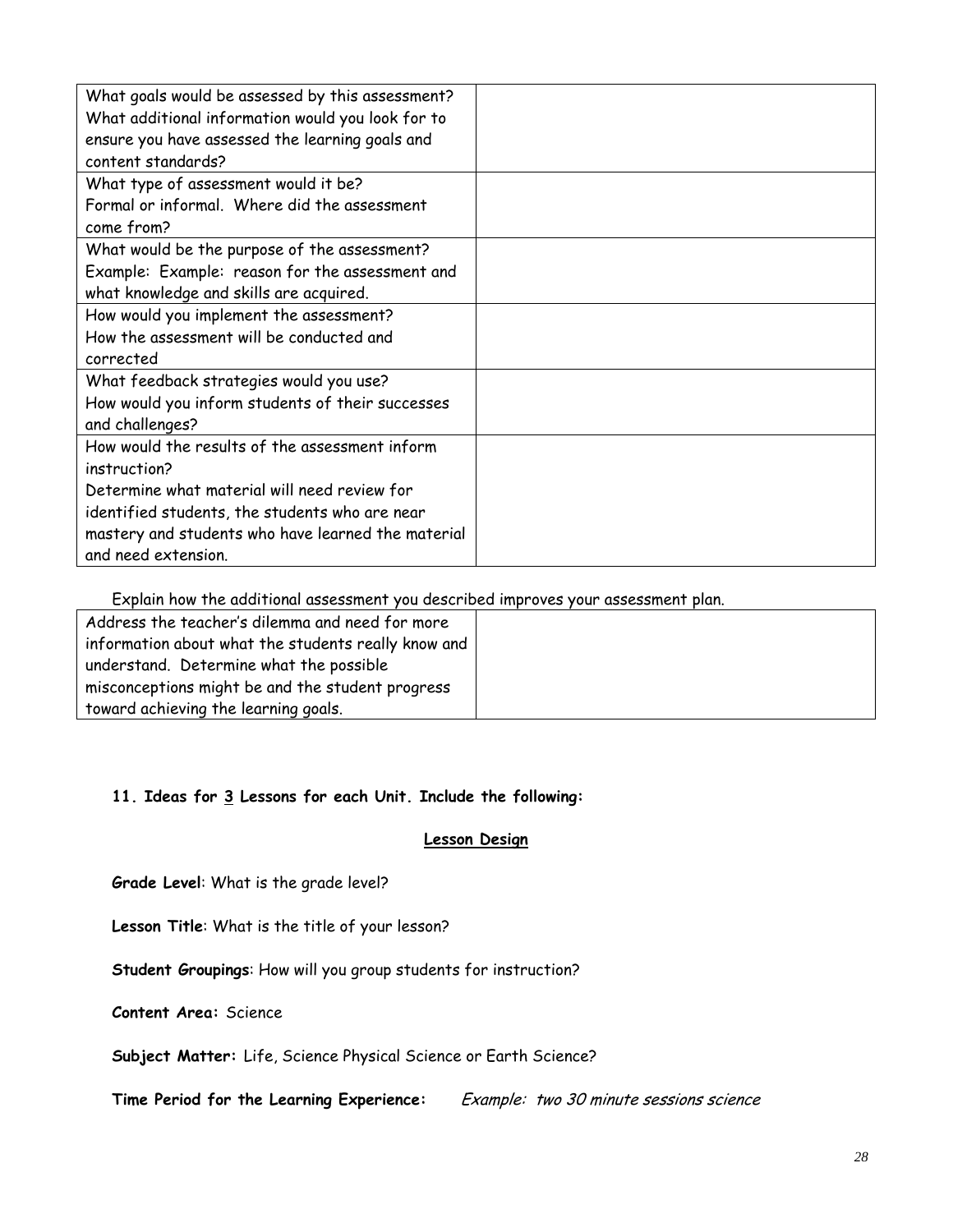# **Learning Goals/Learning Objectives:**

**State Science Standards: What standards are addressed?** Include at least 1 science area (life science, physical science, or earth science) standard and 1 investigation standard.

**Learning Goals based on the Content Standards.**? What do you want students to be able to do?

Write in complete sentences. Use an action verb and explain how students will demonstrate their new knowledge and understanding. "The students will \_\_\_\_\_\_\_\_\_\_\_\_\_\_\_\_\_\_\_\_\_\_

Science Concept(s): What are you trying to teach? Do not say "The students will \_\_\_\_." (That is an objective, not a concept.)

**Essential Questions** (higher level; see Bloom's taxonomy): What are your essential questions for this concept? What leads to the big idea? (be sure these are not lower level fact or info. questions)

**Resources:** What will the teacher need? What will the students need?

## **Instructional Strategies: Lesson Procedures**

BRIEFLY Explain the procedures for each phase of the Learning cycle. Include what the teacher will do and what the students will do. Include suggested number of minutes for each component of the lesson.

|                                                                                                                                                           | INSTRUCTIONAL STRATEGIES                                                                                                                                                                                                                                                 | STUDENT ACTIVITIES                                                                                                                                                                                                                                                                               |
|-----------------------------------------------------------------------------------------------------------------------------------------------------------|--------------------------------------------------------------------------------------------------------------------------------------------------------------------------------------------------------------------------------------------------------------------------|--------------------------------------------------------------------------------------------------------------------------------------------------------------------------------------------------------------------------------------------------------------------------------------------------|
| The Learning Cycle                                                                                                                                        | What the teacher does.                                                                                                                                                                                                                                                   | What the students do.                                                                                                                                                                                                                                                                            |
| Engagement                                                                                                                                                | How will you focus/motivate students?<br>mins                                                                                                                                                                                                                            | What will students be doing<br>during the anticipatory set?<br>mins                                                                                                                                                                                                                              |
| Exploration                                                                                                                                               | Explain what and how you will provide an<br>exploration science activity (must be hands-<br>on). $\_\_\$ mins                                                                                                                                                            | Explain what students will be<br>doing during the exploration<br>activity. __ mins                                                                                                                                                                                                               |
| <b>Concept Invention</b><br>e. Students share what they did<br>and learned during<br>Exploration<br>f. Teacher introduces students<br>to new information. | How will you have students share their<br>ideas, knowledge and questions from the<br>exploration phase? Explain how you will<br>introduce students to relevant information,<br>terminology and concepts to reinforce what<br>they learned during exploration. _____ mins | Explain how students will share<br>their ideas, knowledge and<br>questions from exploration<br>phase. Explain what students<br>will be doing while you are<br>introducing relevant<br>information, terminology and<br>concepts to reinforce what<br>they learned during<br>exploration. ____mins |
| <b>Concept Application</b>                                                                                                                                | Concept Application- Explain what and how<br>you will provide a second hands-on science<br>activity that extends students' thinking and<br>learning from the two previous two phases?<br>mins                                                                            | Explain what students will be<br>doing during the concept<br>application activity. _____ mins                                                                                                                                                                                                    |

# **8. Course Reflection** (individual) **5%**

Instructions will be given in class. Typed course reflections will be due the last class.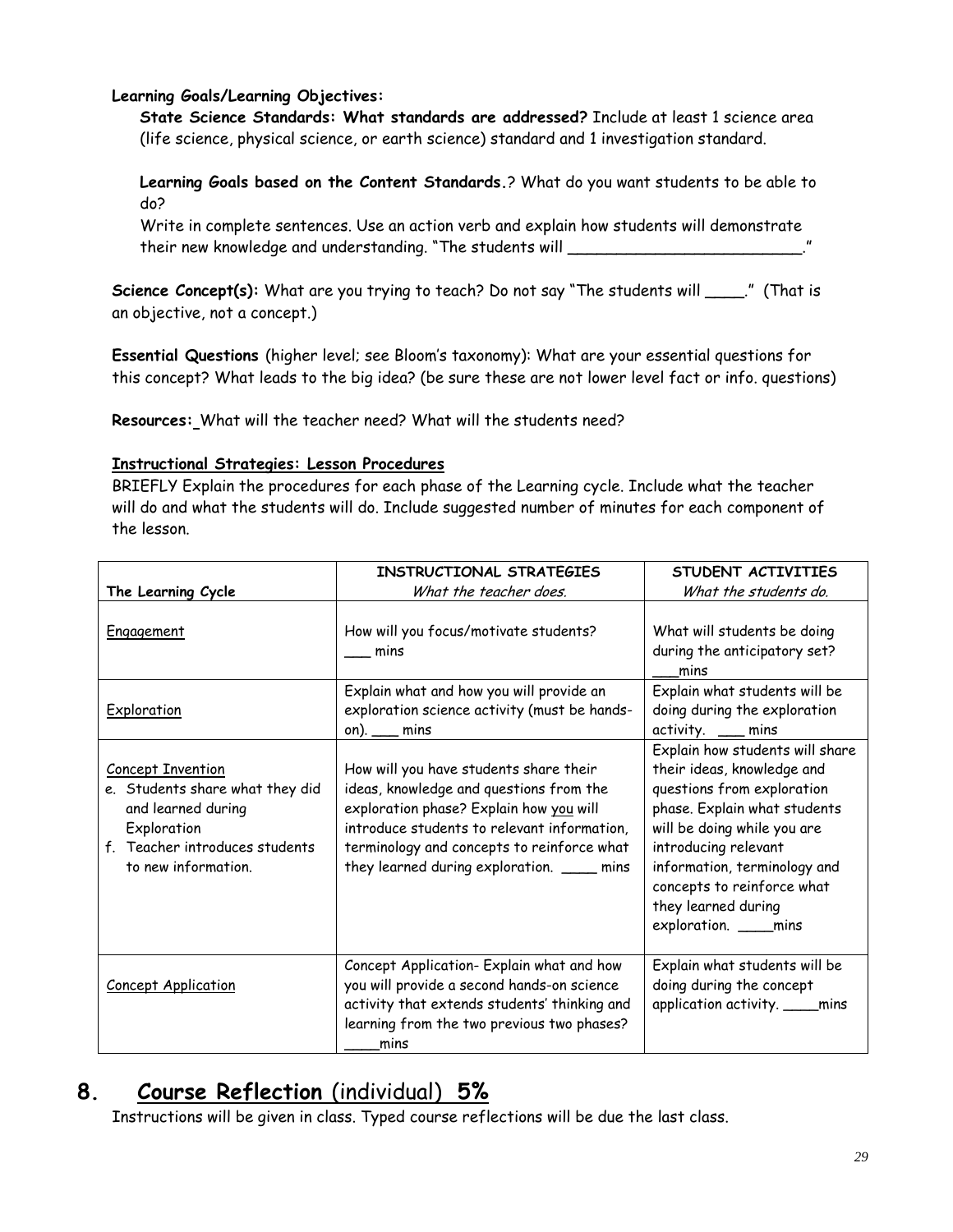# **Complete Assignment Checklist**

| Assignment                                                                      | %  | <b>Individual</b><br>or Team | Documents to Turn In                                              | Due Date                          |
|---------------------------------------------------------------------------------|----|------------------------------|-------------------------------------------------------------------|-----------------------------------|
| Reading Journal                                                                 | 15 | <b>Individual</b>            | Blue Books - individual<br>Ch 2-21                                | Fach Class                        |
| Framework and Standards Activity                                                | 10 | Tndividual<br>Trios          | Part A & B - individual<br>Part C - Groups of 3                   | 2/16                              |
| Leadership of Hands-On Science Lesson Activities                                | 20 | Trios                        | Self-Eval Rubric - trios<br>Lesson Plan - trios                   | Through-<br>out                   |
| Learning Cycle Lesson Drawings                                                  | 05 | <b>Individual</b>            | Drawings w Labels -<br>Blue Book/Lab- individual                  | 4/27                              |
| Learning Cycle Lesson Explanations                                              | 05 | <b>Individual</b>            | Explanations -<br>Blue Book/Lab- individual                       | 4/27                              |
| Science Exploratorium-<br>April 6 (may be changed due to school<br>site needs.) | 10 | Pairs                        | Lesson Plan-Pairs<br>Data sheet- Pairs<br>Reflection - individual | 4/13                              |
| Science Curriculum Unit                                                         | 20 | <b>Individual</b>            | Self-Fval Rubric - indiv<br>Unit - indiv.                         | 4/20                              |
| Course Reflection                                                               | 05 | <b>Individual</b>            | <b>Typed Responses</b><br>individual                              | 5/4                               |
| <b>Curriculum Presentations</b>                                                 | 05 | Team                         | Powerpoint printout<br>(1 per team)                               | $4/27$ and<br>$5/4$ Last<br>class |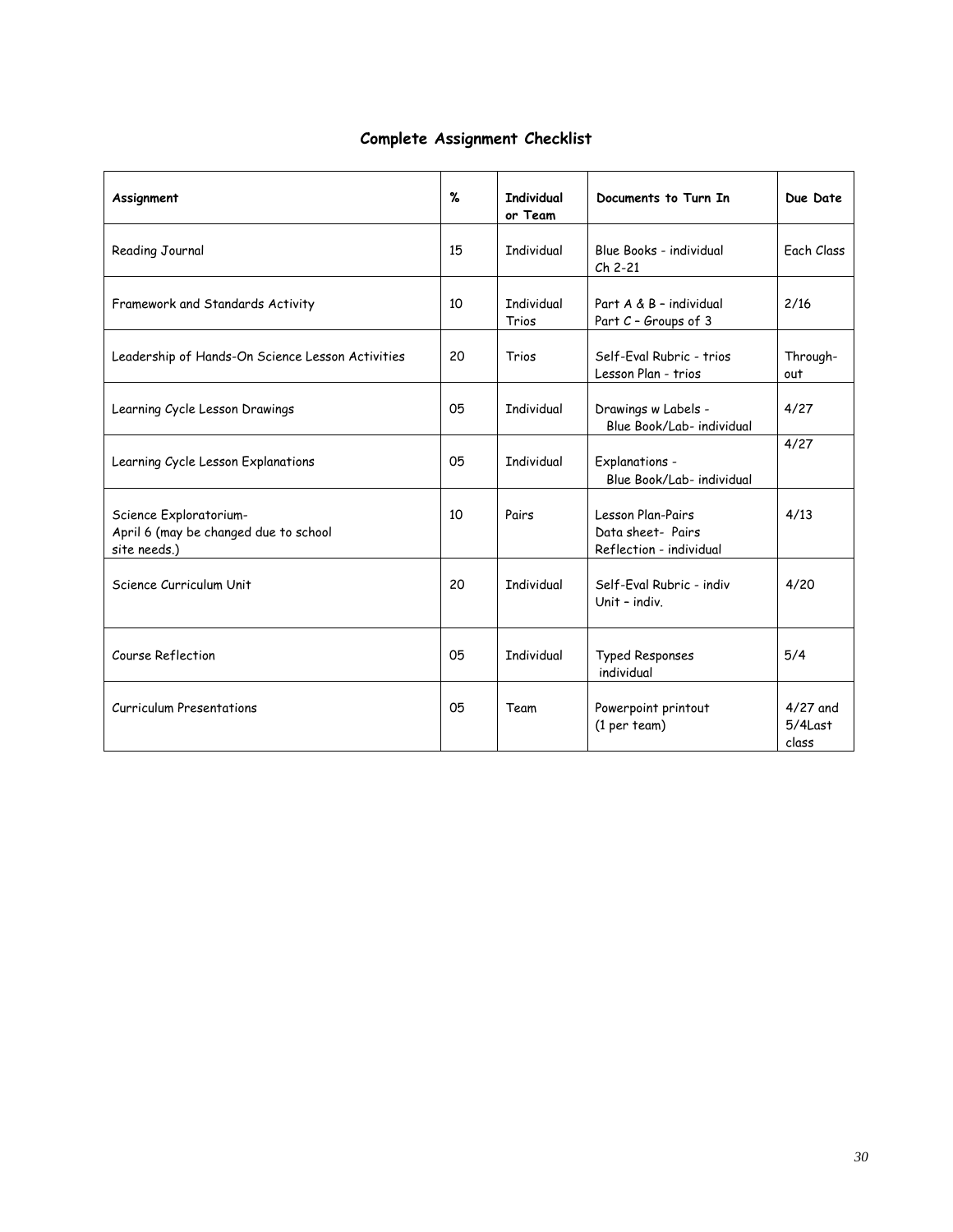# **SCIENCE EDUCATION GRADESHEET**

# **Your Full Name \_\_\_\_\_\_\_\_\_\_\_\_\_\_\_\_\_\_\_\_\_\_\_\_\_\_\_\_\_\_\_\_\_\_\_\_**

Keep this record complete and turn in a photo copy to me at the beginning of week 4, 8, 12 and 14.

# **Attendance**

(Sign in on the Class Attendance Clipboard AND initial below when you are present. When absent, indicate if for whole class or left early. All forms of absence will negatively affect your grade.)

| Week | Week |
|------|------|
|      | O    |
|      | У    |
| ,    | 10   |
|      |      |
|      | ィク   |
| ี    | 13   |
|      | 14   |

### Reading Journal (9 points each)

| 1/25 | points | 3/16 | points |
|------|--------|------|--------|
| 2/2  | points | 3/23 | points |
| 2/9  | points | 4/6  | points |
| 2/16 | points | 4/13 | points |
| 2/23 | points | 4/20 | points |
| 3/2  | points | 4/27 | points |
| 3/9  | points |      |        |

| <b>Assessment of Course Objectives</b>                  | <b>Percent of Grade</b> | <b>Your Grade</b> |
|---------------------------------------------------------|-------------------------|-------------------|
| 1. Participation and Collaboration                      | 5%                      |                   |
| 2. Reading Journals                                     | 15%                     |                   |
| 3. Framework and Standards Activity                     | 10%                     |                   |
| 4. Leadership of Hands-on Science Lesson Activities 20% |                         |                   |
| 5. Learning Cycle Lesson Drawings                       | 5%                      |                   |
| 6. Learning Cycle Lesson Explanations                   | 5%                      |                   |
| 7. Science Exploratorium Lesson Plan/Presentation       | 10%                     |                   |
| 8. Science Curriculum                                   | 20%                     |                   |
| 9. Course Reflection                                    | 5%                      |                   |
| 10. Curriculum Presentations                            | 5%                      |                   |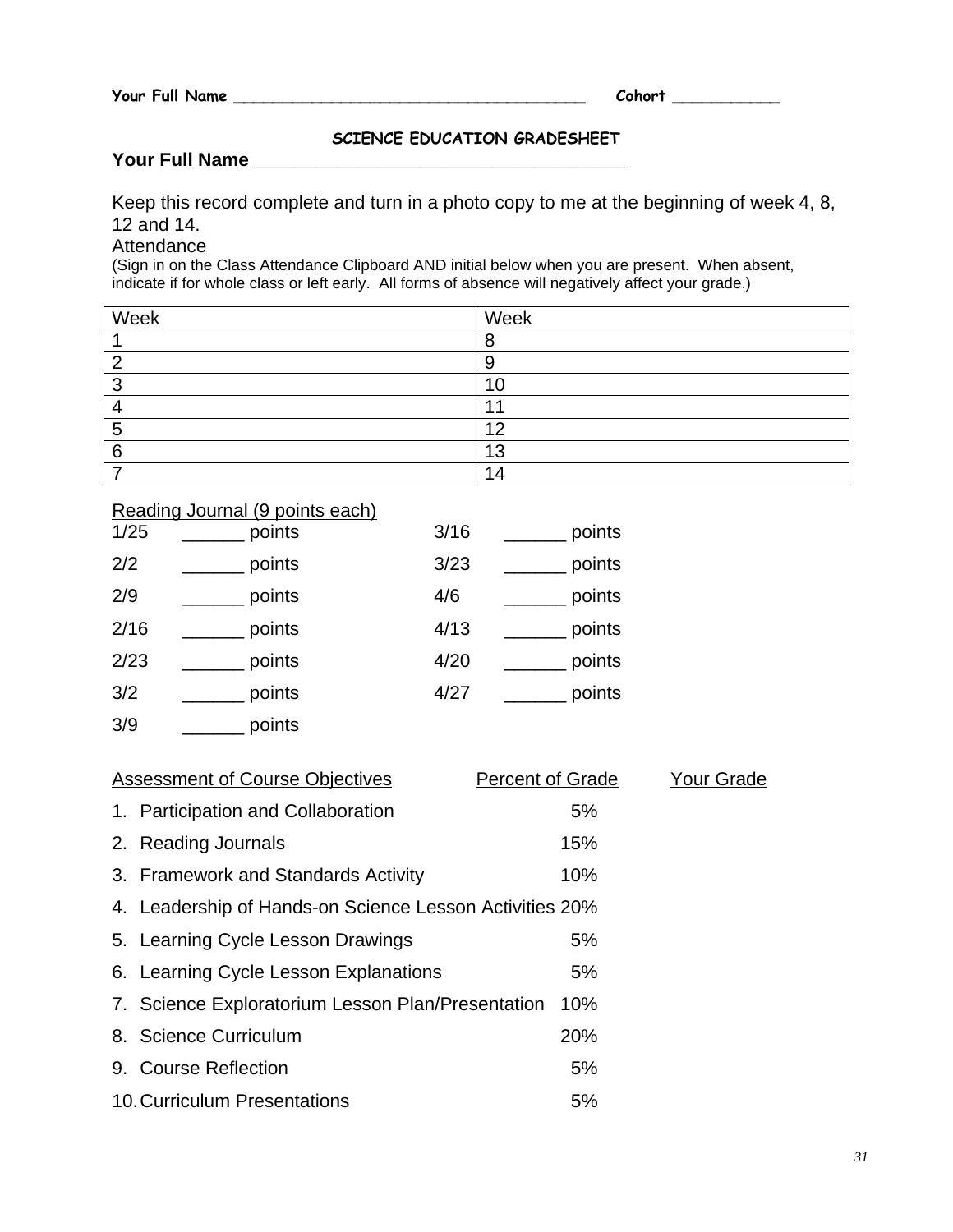| <b>PRELIMINARY SCHEDULE</b> |                                                                                      |                 |  |  |
|-----------------------------|--------------------------------------------------------------------------------------|-----------------|--|--|
| <b>DATE</b>                 | <b>COURSE TOPICS &amp; ASSIGNMENTS</b>                                               | <b>CHAPTERS</b> |  |  |
| 1/25/09                     | Possible Outcomes: Your Goals and Course Goals                                       |                 |  |  |
| Class 1                     | • Orientation to Class; Course ID info sheets                                        |                 |  |  |
|                             | • Participation and Collaboration                                                    | 1 and $2$       |  |  |
|                             | • Concept Mapping                                                                    |                 |  |  |
|                             | • The Learning Cycle Model of Instruction                                            |                 |  |  |
|                             | • Instructor Led Learning Cycle Lesson                                               |                 |  |  |
|                             | • Divide into groups of 2 for Leadership of Hands-on Learning Cycle Lessons          |                 |  |  |
|                             | • Divide into groups of 4 for Year-Long Curriculum                                   |                 |  |  |
|                             | • Text Overview                                                                      |                 |  |  |
|                             | • Bring Text, Science Framework, and Lab Comp book to next Class. In addition,       |                 |  |  |
|                             | download, print and bring California Science Content Standards, Grades K-6 to        |                 |  |  |
|                             | next class http://www.cde.ca.gov/be/st/ss/scmain.asp. (You must print these          |                 |  |  |
|                             | even though they are in the Frameworks; you will need them separate.)                |                 |  |  |
|                             | For next session: Write Big Ideas Paper on Ch 1 or 2 in Blue Book.                   |                 |  |  |
| 2/2/09                      | Turn in Reading Journal                                                              |                 |  |  |
| Class 2                     | • Writing Learning Objectives, Science Concepts & Essential Questions                |                 |  |  |
|                             | • Instructor Led Learning Cycle Lesson                                               | $3$ and $4$     |  |  |
|                             | • Drawings and Explanations in Composition Book                                      | Framework       |  |  |
|                             | • Team time for Learning Cycle Lessons                                               | $1 - 22$        |  |  |
|                             | • Understanding science concepts.                                                    |                 |  |  |
|                             | • Science Framework Discussion: Do Part A- Framework Summary Response.               |                 |  |  |
|                             | • Each person should bring Science Framework & Content Standards to all<br>classes.  |                 |  |  |
|                             |                                                                                      |                 |  |  |
|                             | For next session: Draw Concept Map on Ch 3 or 4 in Blue Book.                        |                 |  |  |
| 2/9/09                      | Turn in Reading Journal                                                              |                 |  |  |
| Class 3                     | • Science Process Skills and Scientific Attitudes                                    | $5$ and $6$     |  |  |
|                             | • Science Content Standards Overview and Activity                                    |                 |  |  |
|                             | • Instructor Led Learning Cycle Lesson (Ch. 5)                                       |                 |  |  |
|                             | • Team 1 Learning Cycle Lesson on topic from Ch. 6                                   |                 |  |  |
|                             | • Team Time for Science Framework and Standards Activity, Parts B and C              |                 |  |  |
|                             | For next session: Write Big Ideas Paper on Ch 5 or 6 in Blue Book.                   |                 |  |  |
| 2/16/09                     | Turn in Reading Journal                                                              |                 |  |  |
| Class 4                     | • Turn in Framework Summary Response and Grade Level Sci Standard Response   7 and 8 |                 |  |  |
|                             | • Science Framework and Standards Activity presentations                             |                 |  |  |
|                             | • Teaching English Language Learners in Science                                      |                 |  |  |
|                             | • Instructor Led Learning Cycle Lesson (Ch. 7)                                       |                 |  |  |
|                             | • Team 2 Learning Cycle Lesson on topic from Ch. 8                                   |                 |  |  |
|                             | • Team time for Learning Cycle Lessons                                               |                 |  |  |
|                             | For next session: Draw Concept Map on Ch 7 or 8 in Blue Book.                        |                 |  |  |
| 2/23/09                     | Turn in Reading Journal                                                              | 9 and 10        |  |  |
| Class 5                     | • Work on Science Curriculum Unit: Grade Level Groups                                |                 |  |  |
|                             | • Performance Assessments                                                            |                 |  |  |
|                             | • Developing Criteria for Assessing Learning and Using Rubrics to Show Criteria      |                 |  |  |
|                             | • Instructor Led Learning Cycle Lesson(Ch. 9)                                        |                 |  |  |
|                             | • Team 3 Learning Cycle Lesson on topic from Ch. 10                                  |                 |  |  |
|                             | • Team time for Learning Cycle Lessons                                               |                 |  |  |
|                             | • Bring to class Communication Basics: An Overview of Nonviolent                     |                 |  |  |
|                             | Communication.                                                                       |                 |  |  |

#### **EDMS 545B COURSE SCHEDULE OF TOPICS AND ASSIGNMENTS: SPRING 2009**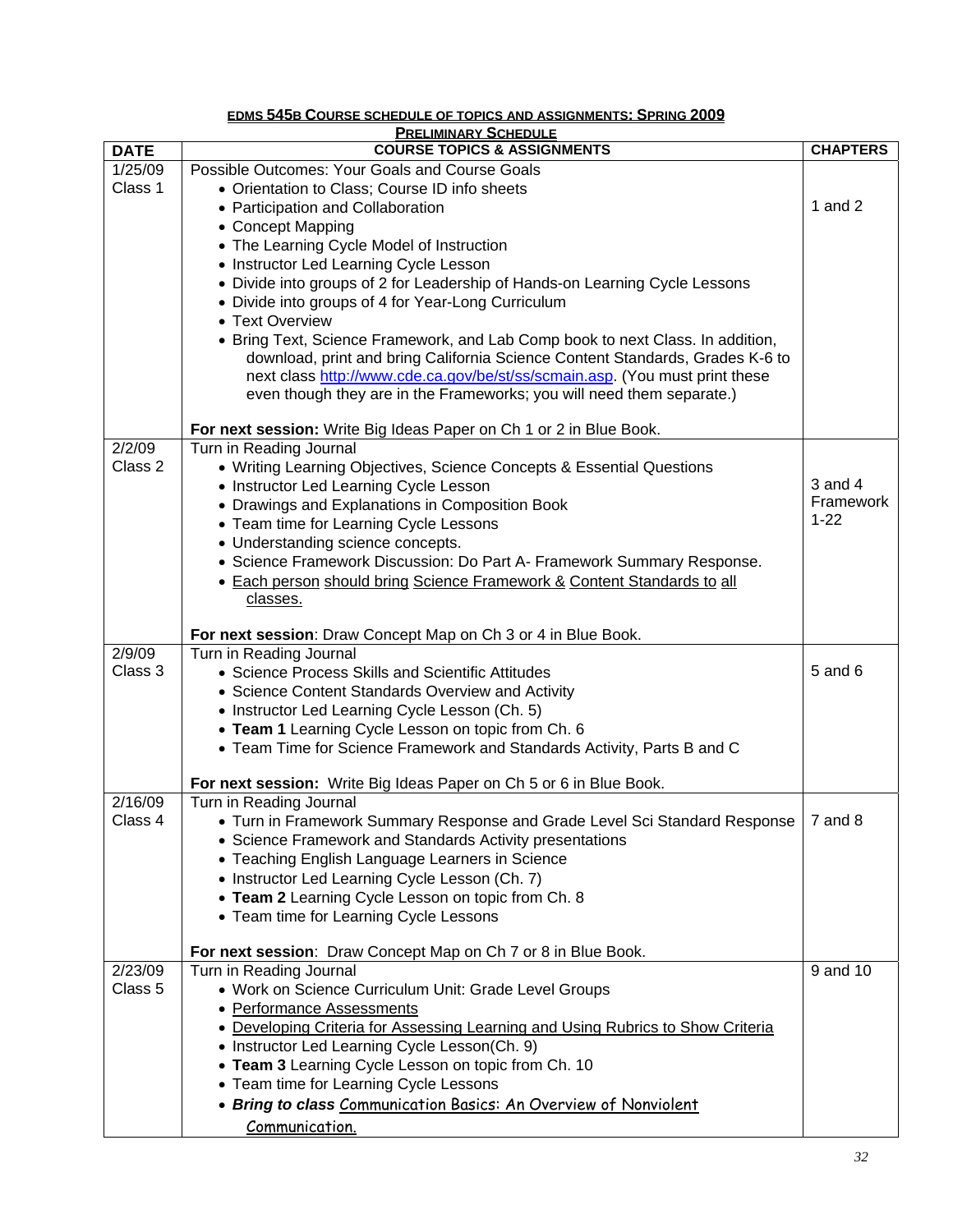| 3/2/09      | For next session: Write Big Ideas Paper on Ch 9 or 10 in Blue Book.<br>Turn in Reading Journal                                                       |           |
|-------------|------------------------------------------------------------------------------------------------------------------------------------------------------|-----------|
| Class 6     | • NSTA Position Statements on Elementary Science and Assessments                                                                                     |           |
|             | • Integrating Writing into Science Activities                                                                                                        | 11 and 12 |
|             | • Work on Science Curriculum Unit: Grade Level Groups                                                                                                |           |
|             | • Instructor Led Learning Cycle Lesson on Flight (Ch. 11)                                                                                            |           |
|             | • Team 4 Learning Cycle Lesson on topic from Ch. 12                                                                                                  |           |
|             | • Select Partners for Science Exploratorium (work in pairs)                                                                                          |           |
|             |                                                                                                                                                      |           |
|             | For next session: Draw Concept Map on Ch 11 or 12 in Blue Book                                                                                       |           |
| 3/9/09      | Turn in Reading Journal                                                                                                                              |           |
| Class 7     | • Work on Science Curriculum Unit: Grade Level Groups                                                                                                | 13 and 14 |
|             | Instructor Led Learning Cycle Lesson on Sun, Moon and Stars (Ch. 13)                                                                                 |           |
|             | Team 5 Learning Cycle Lesson on topic from Ch. 14<br>$\bullet$                                                                                       |           |
|             | • Inclusion and Teaching Science to Students with Special Needs                                                                                      |           |
|             | • Science Exploratorium Planning time                                                                                                                |           |
|             | For next session: Write Big Ideas Paper on Ch 13 or 14 in Blue Book.                                                                                 |           |
| 3/16/09     | Date may be changed due to Jack's Pond Schedule                                                                                                      |           |
| Class 8     | Meet at Jack's Pond Nature Center; We will begin at 1:15                                                                                             |           |
|             | • Turn in Reading Journal.                                                                                                                           |           |
|             | • Nature Center Lesson Activities                                                                                                                    |           |
|             |                                                                                                                                                      |           |
|             | For next session: Write Reflection for jack's Pond in Concept Map Journal. Reflection<br>requirements will be given to you during jack's Pond visit, |           |
| 3/23/09     | Turn in Reading Journal                                                                                                                              |           |
| Class 9     | • Turn in 1 page Lesson for Science Exploratorium and 1/2-1 page "Data Sheet"                                                                        | 15 and 16 |
|             | • Work on Science Curriculum Unit: Grade Level Groups                                                                                                |           |
|             | • Instructor Led Learning Cycle Lesson on Geology: Topography (Ch. 15)                                                                               |           |
|             | • Team 6 Learning Cycle Lesson on topic from Ch. 16                                                                                                  |           |
|             | • Inclusion and Teaching Science to Students with Special Needs=                                                                                     |           |
|             |                                                                                                                                                      |           |
|             | For next session: Write Big Ideas Paper on Ch 15 or 16 in Blue Book.                                                                                 |           |
| $3/31/09 -$ | <b>CSUSM Spring Break</b>                                                                                                                            |           |
| 4/3/09      | 12:00 Meet at Live Oak Elementary School, Fallbrook- Exploratorium                                                                                   |           |
| 4/6/08      | • Bring copies of Data Sheets for the elementary children                                                                                            |           |
| Class 10    | • Turn in Reading Journal                                                                                                                            |           |
|             | • Upload Exploratorium Lesson Plan and Data Sheet to WebCT                                                                                           |           |
|             |                                                                                                                                                      |           |
|             | For next session: Write Exploratorium Reflection in Concept Map Journal.                                                                             |           |
| 4/13/09     | Turn in Reading Journal                                                                                                                              |           |
| Class 11    | • Turn in Exploratorium Reflection                                                                                                                   | 17 and 18 |
|             | • Required: bring 2 copies of Curriculum Unit/Grade in class.                                                                                        |           |
|             | • Science Projects, Student Research, Science Fairs                                                                                                  |           |
|             | • Safety in the Science Class                                                                                                                        |           |
|             | • Instructor Led Learning Cycle Lesson (Ch.17)                                                                                                       |           |
|             | • Team 7 Learning Cycle Lesson on topic from Ch. 18                                                                                                  |           |
|             | For next session: Write Big Ideas Paper on Ch 17 or 18 in Blue Book.                                                                                 |           |
| 4/20/09     | Turn in Reading Journal                                                                                                                              |           |
| Class 12    | • Turn in Final copy of Science Curriculum Units                                                                                                     | 19 and 20 |
|             | • Turn in Learning Cycle Lesson Drawings and Explanations                                                                                            |           |
|             | • Upload Curriculum to WebCT Discussion Thread                                                                                                       |           |
|             | • Benchmarks                                                                                                                                         |           |
|             | • National Science Education Standards                                                                                                               |           |
|             | • Instructor Led Learning Cycle Lesson (Ch. 19)                                                                                                      |           |